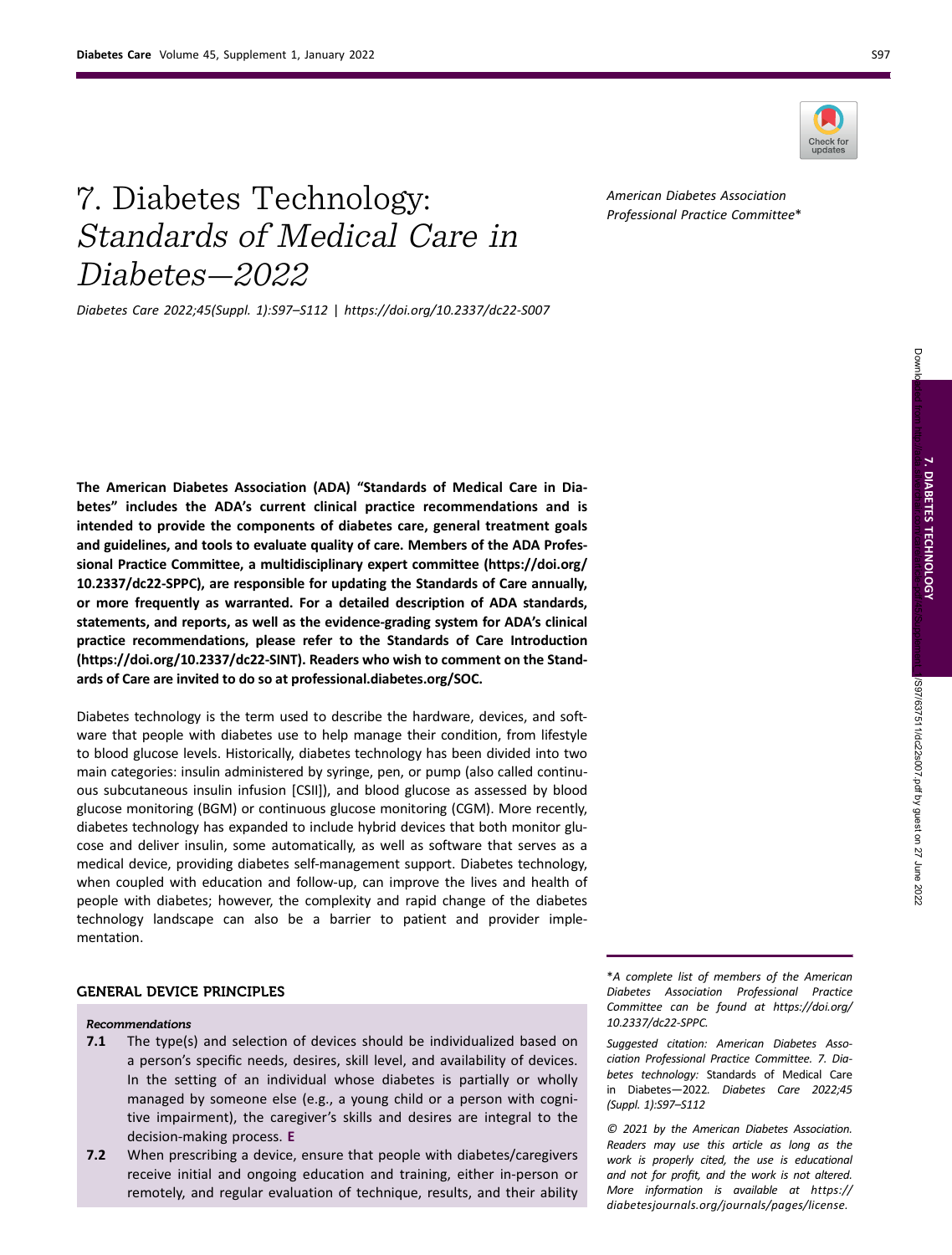to use data, including uploading/sharing data (if applicable), to adjust therapy. C

- **7.3** People who have been using continuous glucose monitoring, continuous subcutaneous insulin infusion, and/or automated insulin delivery for diabetes management should have continued access across thirdparty payers. E
- 7.4 Students must be supported at school in the use of diabetes technology including continuous subcutaneous insulin infusion, connected insulin pens, and automated insulin delivery systems as prescribed by their diabetes care team. E
- 7.5 Initiation of continuous glucose monitoring, continuous subcutaneous insulin infusion, and/or automated insulin delivery early in the treatment of diabetes can be beneficial depending on a person's/caregiver's needs and preferences. C

Technology is rapidly changing, but there is no "one-size-fits-all" approach to technology use in people with diabetes. Insurance coverage can lag behind device availability, patient interest in devices and willingness to change can vary, and providers may have trouble keeping up with newly released technology. Not-for-profit websites can help providers and patients make decisions as to the initial choice of devices. Other sources, including health care providers and device manufacturers, can help people troubleshoot when difficulties arise.

## Education and Training

In general, no device used in diabetes management works optimally without education, training, and follow-up. There are multiple resources for online tutorials and training videos as well as written material on the use of devices. Patients vary in terms of comfort level with technology, and some prefer in-person training and support. Patients with more education regarding device use have better outcomes

(1); therefore, the need for additional education should be periodically assessed, particularly if outcomes are not being met.

## Use in Schools

Instructions for device use should be outlined in the student's diabetes medical management plan (DMMP). A backup plan should be included in the DMMP for potential device failure (e.g., BGM and/or injected insulin). School nurses and designees should complete training to stay up to date on diabetes technologies prescribed for use in the school setting. Updated resources to support diabetes care at school, including training materials and a DMMP template, can be found online at [www.](http://www.diabetes.org/safeatschool) [diabetes.org/safeatschool](http://www.diabetes.org/safeatschool).

## Initiation of Device Use

Use of CGM devices should be considered from the outset of the diagnosis of diabetes that requires insulin management (2,3). This allows for close tracking of glucose levels with adjustments of insulin dosing and lifestyle modifications and removes the burden of frequent BGM. In appropriate individuals, early use of automated insulin delivery (AID) systems or continuous subcutaneous insulin infusion (CSII) may be considered. Interruption of access to CGM is associated with a worsening of outcomes (4); therefore, it is important for individuals on CGM to have consistent access to devices.

# BLOOD GLUCOSE MONITORING

## Recommendations

- 7.6 People with diabetes should be provided with blood glucose monitoring devices as indicated by their circumstances, preferences, and treatment. People using continuous glucose monitoring devices must have access to blood glucose monitoring at all times. A
- 7.7 People who are on insulin using blood glucose monitoring should be encouraged to check when appropriate based on their insulin regimen. This may include checking when fasting, prior to meals and snacks, at bedtime, prior to exercise, when low blood glucose is suspected, after

treating low blood glucose levels until they are normoglycemic, and prior to and while performing critical tasks such as driving. B

- 7.8 Providers should be aware of the differences in accuracy among blood glucose meters only U.S. Food and Drug Administration–approved meters with proven accuracy should be used, with unexpired strips purchased from a pharmacy or licensed distributor. E
- 7.9 Although blood glucose monitoring in individuals on noninsulin therapies has not consistently shown clinically significant reductions in A1C, it may be helpful when altering diet, physical activity, and/or medications (particularly medications that can cause hypoglycemia) in conjunction with a treatment adjustment program. E
- 7.10 Health care providers should be aware of medications and other factors, such as highdose vitamin C and hypoxemia, that can interfere with glucose meter accuracy and provide clinical management as indicated. E

Major clinical trials of insulin-treated patients have included BGM as part of multifactorial interventions to demonstrate the benefit of intensive glycemic control on diabetes complications (5). BGM is thus an integral component of effective therapy of patients taking insulin. In recent years, CGM has emerged as a method for the assessment of glucose levels (discussed below). Glucose monitoring allows patients to evaluate their individual response to therapy and assess whether glycemic targets are being safely achieved. Integrating results into diabetes management can be a useful tool for guiding medical nutrition therapy and physical activity, preventing hypoglycemia, or adjusting medications (particularly prandial insulin doses). The patient's specific needs and goals should dictate BGM frequency and timing or the consideration of CGM use. As recommended by the device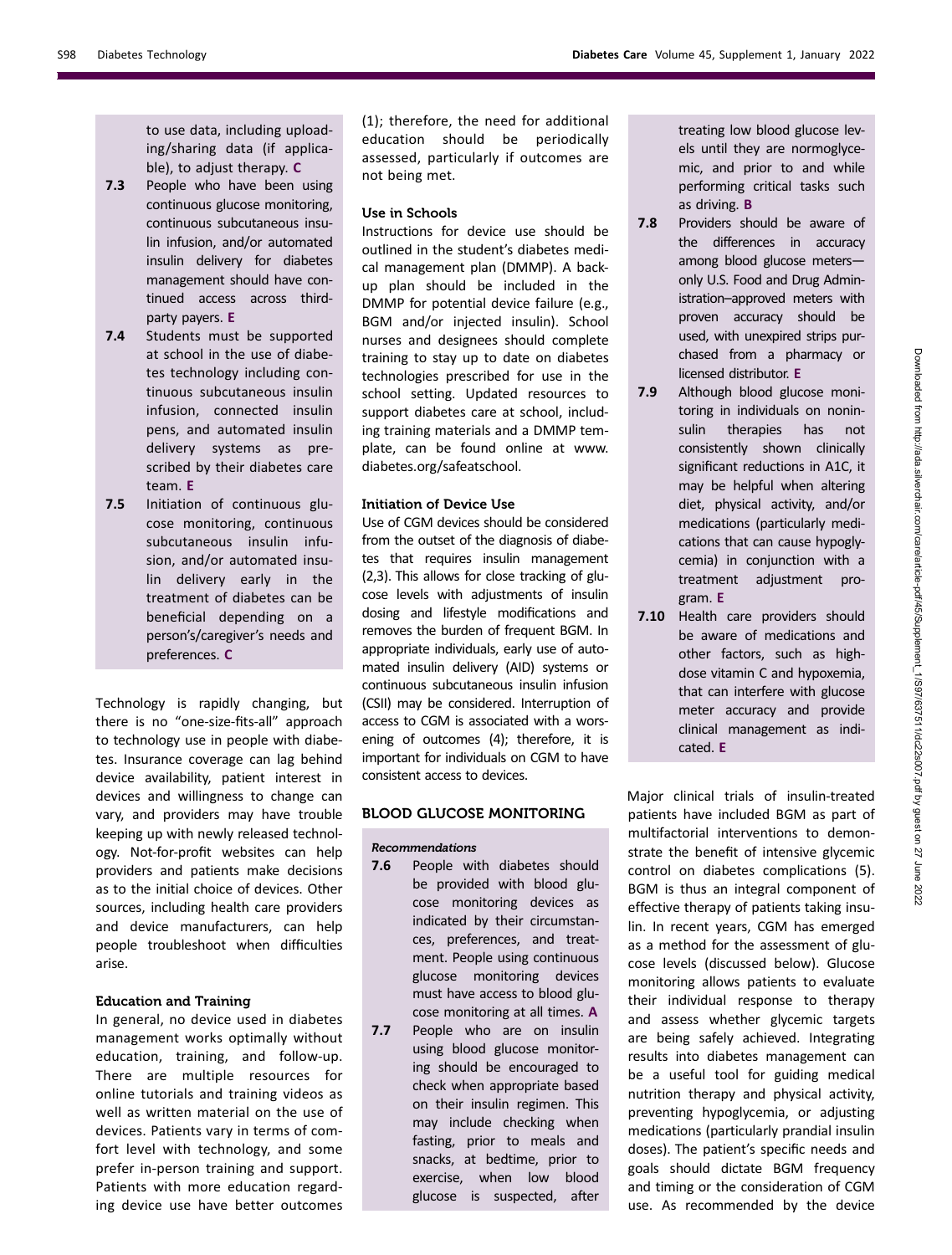care.diabetesjournals.org Diabetes Technology S99

manufacturers and the U.S. Food and Drug Administration (FDA), patients using CGM must have access to BGM testing for multiple reasons, including whenever there is suspicion that the CGM is inaccurate, while waiting for warm-up, for calibration (some sensors) or if a warning message appears, and in any clinical setting where glucose levels are changing rapidly  $(>2$  mg/dL/min), which could cause a discrepancy between CGM and blood glucose.

#### Meter Standards

Glucose meters meeting FDA guidance for meter accuracy provide the most reliable data for diabetes management. There are several current standards for accuracy of blood glucose monitors, but the two most used are those of the International Organization for Standardization (ISO) (ISO 15197:2013) and the FDA. The current ISO and FDA standards are compared in Table 7.1. In Europe, currently marketed monitors must meet current ISO standards. In the U.S., currently marketed monitors must meet the standard under which they were approved, which may not be the current standard. Moreover, the monitoring of current accuracy is left to the manufacturer and not routinely checked by an independent source.

Patients assume their glucose monitor is accurate because it is FDA cleared, but often that is not the case. There is substantial variation in the accuracy of widely used BGM systems (6,7). The Diabetes Technology Society Blood Glucose Monitoring System Surveillance Program provides information on the performance of devices used for BGM ([www.diabe](http://www.diabetestechnology.org/surveillance/) [testechnology.org/surveillance/\)](http://www.diabetestechnology.org/surveillance/). In one

analysis, only 6 of the top 18 glucose meters met the accuracy standard (8). There are single-meter studies in which benefits have been found with individual meter systems, but few studies have compared meters in a head-to-head manner. Certain meter system characteristics, such as the use of lancing devices that are less painful (9) and the ability to reapply blood to a strip with an insufficient initial sample, may also be beneficial to patients (10) and may make BGM less burdensome for patients to perform.

#### Counterfeit Strips

Patients should be advised against purchasing or reselling preowned or secondhand test strips, as these may give incorrect results. Only unopened and unexpired vials of glucose test strips should be used to ensure BGM accuracy.

## Optimizing Blood Glucose Monitoring Device Use

Optimal use of BGM devices requires proper review and interpretation of data, by both the patient and the provider, to ensure that data are used in an effective and timely manner. In patients with type 1 diabetes, there is a correlation between greater BGM frequency and lower A1C (11). Among patients who check their blood glucose at least once daily, many report taking no action when results are high or low (12). Some meters now provide advice to the user in real time when monitoring glucose levels (13), whereas others can be used as a part of integrated health platforms (14). Patients should be taught how to use BGM data to adjust food intake, exercise, or pharmacologic therapy to achieve specific goals. The ongoing need for and

frequency of BGM should be reevaluated at each routine visit to ensure its effective use (12,15,16).

#### Patients on Intensive Insulin Regimens

BGM is especially important for insulintreated patients to monitor for and prevent hypoglycemia and hyperglycemia. Most patients using intensive insulin regimens (multiple daily injections [MDI] or insulin pump therapy) should be encouraged to assess glucose levels using BGM (and/or CGM) prior to meals and snacks, at bedtime, occasionally postprandially, prior to exercise, when they suspect low blood glucose, after treating low blood glucose until they are normoglycemic, and prior to and while performing critical tasks such as driving. For many patients using BGM this requires checking up to 6–10 times daily, although individual needs may vary. A database study of almost 27,000 children and adolescents with type 1 diabetes showed that, after adjustment for multiple confounders, increased daily frequency of BGM was significantly associated with lower A1C  $(-0.2%$  per additional check per day) and with fewer acute complications (17).

# Patients Using Basal Insulin and/or Oral Agents

The evidence is insufficient regarding when to prescribe BGM and how often monitoring is needed for insulin-treated patients who do not use intensive insulin regimens, such as those with type 2 diabetes using basal insulin with or without oral agents. However, for patients using basal insulin, assessing fasting glucose with BGM to inform dose adjustments to achieve blood glucose targets results in lower A1C (18,19).

Table 7.1—Comparison of ISO 15197:2013 and FDA blood glucose meter accuracy standards Setting FDA (224,225) **ISO 15197:2013** (226) Home use 95% within 15% for all BG in the usable BG range† 99% within 20% for all BG in the usable BG range† 95% within 15% for BG  $\geq$ 100 mg/dL 95% within 15 mg/dL for BG <100 mg/dL 99% in A or B region of consensus error grid‡ Hospital use  $95\%$  within 12% for BG  $\geq$ 75 mg/dL 95% within 12 mg/dL for BG <75 mg/dL 98% within 15% for BG  $\geq$ 75 mg/dL 98% within 15 mg/dL for BG <75 mg/dL

BG, blood glucose; FDA, U.S. Food and Drug Administration; ISO, International Organization for Standardization. To convert mg/dL to mmol/L, see [endmemo.com/medical/unitconvert/Glucose.php.](https:/endmemo.com/medical/unitconvert/Glucose.php) †The range of blood glucose values for which the meter has been proven accurate and will provide readings (other than low, high, or error). #Values outside of the "clinically acceptable" A and B regions are considered "outlier" readings and may be dangerous to use for therapeutic decisions (228).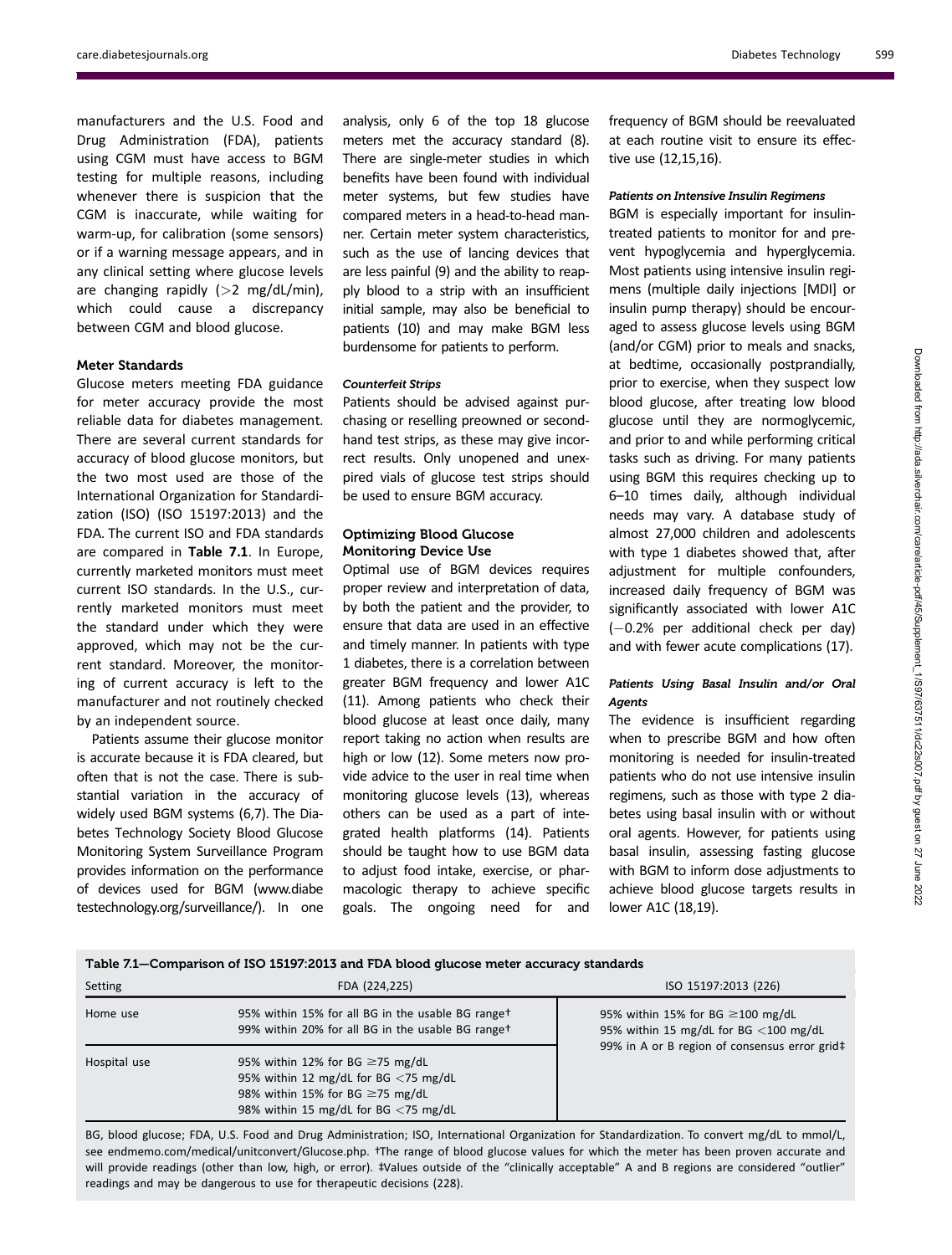In people with type 2 diabetes not using insulin, routine glucose monitoring may be of limited additional clinical benefit. By itself, even when combined with education, it has showed limited improvement in outcomes (20–23). However, for some individuals, glucose monitoring can provide insight into the impact of diet, physical activity, and medication management on glucose levels. Glucose monitoring may also be useful in assessing hypoglycemia, glucose levels during intercurrent illness, or discrepancies between measured A1C and glucose levels when there is concern an A1C result may not be reliable in specific individuals. It may be useful when coupled with a treatment adjustment program. In a year-long study of insulin-naive patients with suboptimal initial glycemic stability, a group trained in structured BGM (a paper tool was used at least quarterly to collect and interpret seven-point BGM profiles taken on 3 consecutive days) reduced their A1C by 0.3% more than the control group (24). A trial of once-daily BGM that included enhanced patient feedback through messaging found no clinically or statistically significant change in A1C at 1 year (23). Meta-analyses have suggested that BGM can reduce A1C by 0.25–0.3% at 6 months (25–27), but the effect was attenuated at 12 months in one analysis (25). Reductions in A1C were greater  $(-0.3%)$ in trials where structured BGM data were used to adjust medications, but A1C was not changed significantly without such structured diabetes therapy adjustment (27). A key consideration is that performing BGM alone does not lower blood glucose levels. To be useful, the information must be integrated into clinical and self-management plans.

#### Glucose Meter Inaccuracy

Although many meters function well under a variety of circumstances, providers and people with diabetes need to be aware of factors that can impair meter accuracy. A meter reading that seems discordant with clinical reality needs to be retested or tested in a laboratory. Providers in intensive care unit settings need to be particularly aware of the potential for abnormal meter readings, and laboratory-based values should be used if there is any doubt.

Some meters give error messages if meter readings are likely to be false (28).

Oxygen. Currently available glucose monitors utilize an enzymatic reaction linked to an electrochemical reaction, either glucose oxidase or glucose dehydrogenase (29). Glucose oxidase monitors are sensitive to the oxygen available and should only be used with capillary blood in patients with normal oxygen saturation. Higher oxygen tensions (i.e., arterial blood or oxygen therapy) may result in false low glucose readings, and low oxygen tensions (i.e., high altitude, hypoxia, or venous blood readings) may lead to false high glucose readings. Glucose dehydrogenase–based monitors are not sensitive to oxygen.

Temperature. Because the reaction is sensitive to temperature, all monitors have an acceptable temperature range (29). Most will show an error if the temperature is unacceptable, but a few will provide a reading and a message indicating that the value may be incorrect.

Interfering Substances. There are a few physiologic and pharmacologic factors that interfere with glucose readings. Most interfere only with glucose oxidase systems (29). They are listed in Table 7.2.

# CONTINUOUS GLUCOSE MONITORING DEVICES

See Table 7.3 for definitions of types of CGM devices.

### Recommendations

- 7.11 Real-time continuous glucose monitoring A or intermittently scanned continuous glucose monitoring B should be offered for diabetes management in adults with diabetes on multiple daily injections or continuous subcutaneous insulin infusion who are capable of using devices safely (either by themselves or with a caregiver). The choice of device should be made based on patient circumstances, desires, and needs.
- 7.12 Real-time continuous glucose monitoring A or intermittently scanned continuous glucose monitoring C can be used

for diabetes management in adults with diabetes on basal insulin who are capable of using devices safely (either by themselves or with a caregiver). The choice of device should be made based on patient circumstances, desires, and needs.

- 7.13 Real-time continuous glucose monitoring B or intermittently scanned continuous glucose monitoring E should be offered for diabetes management in youth with type 1 diabetes on multiple daily injections or continuous subcutaneous insulin infusion who are capable of using the device safely (either by themselves or with a caregiver). The choice of device should be made based on patient circumstances, desires, and needs.
- 7.14 Real-time continuous glucose monitoring or intermittently scanned continuous glucose monitoring should be offered for diabetes management in youth with type 2 diabetes on multiple daily injections or continuous subcutaneous insulin infusion who are capable of using devices safely (either by themselves or with a caregiver). The choice of device should be made based on patient circumstances, desires, and needs. E
- 7.15 In patients on multiple daily injections and continuous subcutaneous insulin infusion, realtime continuous glucose monitoring devices should be used as close to daily as possible for maximal benefit. A Intermittently scanned continuous glucose monitoring devices should be scanned frequently, at a minimum once every 8 h. A
- 7.16 When used as an adjunct to pre- and postprandial blood glucose monitoring, continuous glucose monitoring can help to achieve A1C targets in diabetes and pregnancy. B
- 7.17 Periodic use of real-time or intermittently scanned continuous glucose monitoring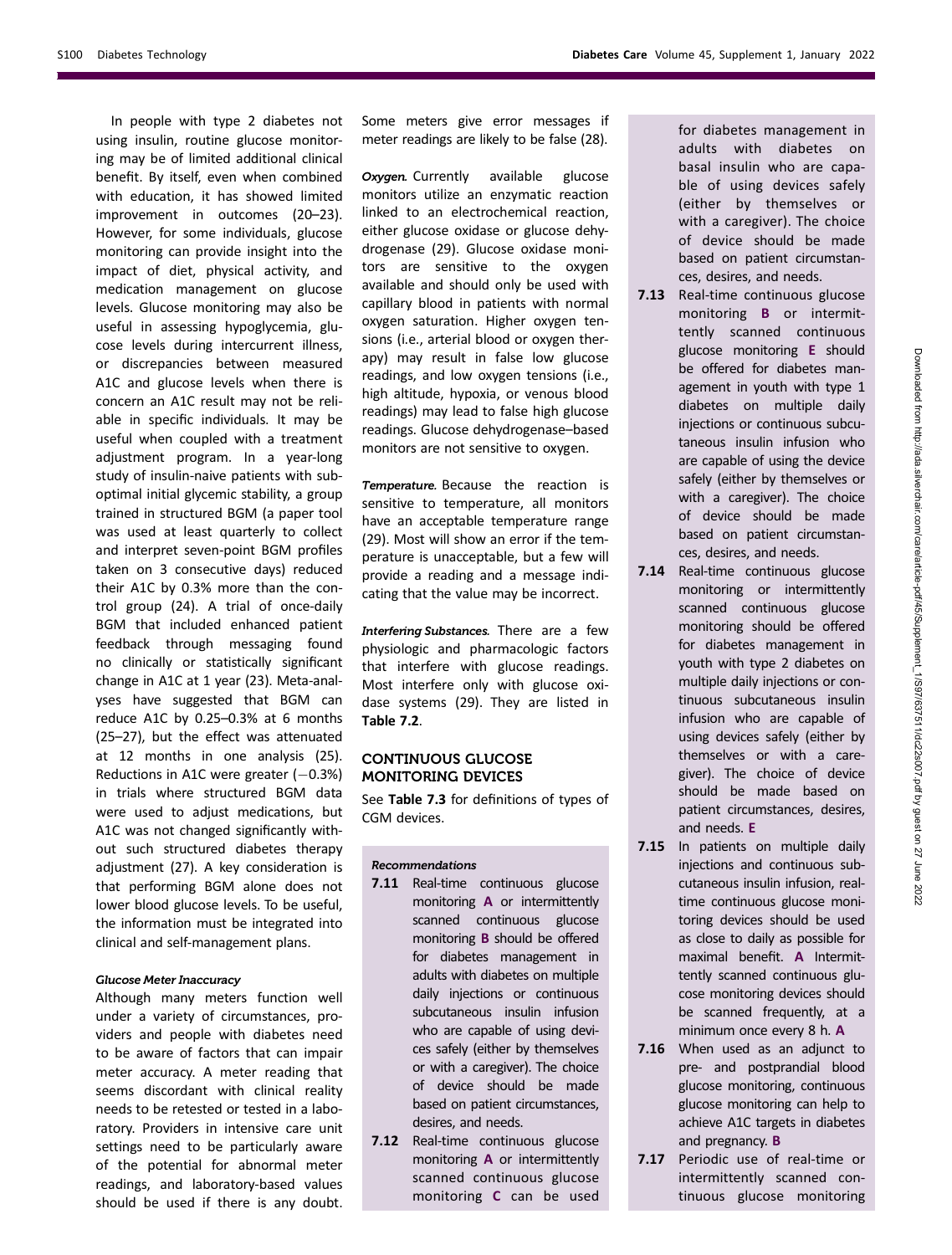or use of professional continuous glucose monitoring can be helpful for diabetes management in circumstances where continuous use of continuous glucose monitoring is not appropriate, desired, or available. C

7.18 Skin reactions, either due to irritation or allergy, should be assessed and addressed to aid in successful use of devices. E

CGM measures interstitial glucose (which correlates well with plasma glucose, although at times it can lag if glucose levels are rising or falling rapidly). There are two basic types of CGM devices: those that are owned by the user, unblinded, and intended for frequent/continuous use, including realtime CGM (rtCGM) and intermittently scanned CGM (isCGM); and professional CGM devices that are owned and applied in the clinic, which provide data that are blinded or unblinded for a discrete period of time. Table 7.3 provides the definitions for the types of CGM devices. For people with type 1 diabetes using CGM, frequency of sensor use was an important predictor

# Table 7.2—Interfering substances for glucose readings

Glucose oxidase monitors Uric acid Galactose Xylose **Acetaminophen** L-DOPA Ascorbic acid Glucose dehydrogenase monitors Icodextrin (used in peritoneal dialysis) of A1C lowering for all age-groups (30,31). Frequency of swiping with isCGM devices was also correlated with improved outcomes (32–35).

Some real-time systems require calibration by the user, which varies in frequency depending on the device. Additionally, some CGM systems are called "adjunctive," meaning the user should perform BGM for making treatment decisions. Devices that do not have this requirement, outside of certain clinical situations (see BLOOD GLUCOSE MONI-TORING above), are called "nonadjunctive" (36–38).

One specific isCGM device (FreeStyle Libre 2 [no generic form available]) and one specific rtCGM device (Dexcom G6 [no generic form available]) have been designated as integrated CGM (iCGM) devices (39). This is a higher standard, set by the FDA, so these devices can be reliably integrated with other digitally connected devices, including automated insulin-dosing systems.

The first version of isCGM did not provide alerts or alarms. Currently published literature does not include studies that used isCGM with alarms, which became available in June 2020 in the U.S. Therefore, the discussion that follows is based on the use of the earlier devices.

# Benefits of Continuous Glucose Monitoring

Data From Randomized Controlled Trials Multiple randomized controlled trials (RCTs) have been performed using rtCGM devices, and the results have largely been positive in terms of reducing A1C levels and/or episodes of hypoglycemia as long as participants regularly wore the devices (30,31,40–61). The initial studies were primarily done in adults and youth with type 1 diabetes on CSII and/or MDI (30,31,40–43,46–57). The primary

outcome was met and showed benefit in adults of all ages (30,40,41,46,47, 49,51,52) including seniors (48). Data in children are less consistent (30,54,55). RCT data on rtCGM use in individuals with type 2 diabetes on MDI (58), mixed therapies (59,60), and basal insulin (61,62) have consistently shown reductions in A1C but not a reduction in rates of hypoglycemia. The improvements in type 2 diabetes have largely occurred without changes in insulin doses or other diabetes medications.

RCT data for isCGM is more limited. One study was performed in adults with type 1 diabetes and met its primary outcome of a reduction in rates of hypoglycemia (44). In adults with type 2 diabetes on insulin, two studies were done; one study did not meet its primary end point of A1C reduction (63) but achieved a secondary end point of a reduction in hypoglycemia, and the other study met its primary end point of an improvement in Diabetes Treatment Satisfaction Questionnaire score as well as a secondary end point of A1C reduction (64). In a study of individuals with type 1 or type 2 diabetes taking insulin, the primary outcome of a reduction in severe hypoglycemia was not met (65). One study in youth with type 1 diabetes did not show a reduction in A1C (66); however, the device was well received and was associated with an increased frequency of testing and improved diabetes treatment satisfaction (66).

## Observational and Real-World Studies

isCGM has been widely available in many countries for people with diabetes, and this allows for the collection of large amounts of data across groups of patients. In adults with diabetes, these data include results from observational studies, retrospective studies, and

| Type of CGM                   | Description                                                                                                                                                                                                                                                                                                                                                                                                                                |
|-------------------------------|--------------------------------------------------------------------------------------------------------------------------------------------------------------------------------------------------------------------------------------------------------------------------------------------------------------------------------------------------------------------------------------------------------------------------------------------|
| rtCGM                         | CGM systems that measure and store glucose levels continuously and without prompting                                                                                                                                                                                                                                                                                                                                                       |
| isCGM with and without alarms | CGM systems that measure glucose levels continuously but require scanning for storage of<br>glucose values                                                                                                                                                                                                                                                                                                                                 |
| Professional CGM              | CGM devices that are placed on the patient in the provider's office (or with remote instruction)<br>and worn for a discrete period of time (generally 7-14 days). Data may be blinded or visible<br>to the person wearing the device. The data are used to assess glycemic patterns and trends.<br>These devices are not fully owned by the patient—they are clinic-based devices, as opposed<br>to the patient-owned rtCGM/isCGM devices. |

CGM, continuous glucose monitoring; isCGM, intermittently scanned CGM; rtCGM, real-time CGM.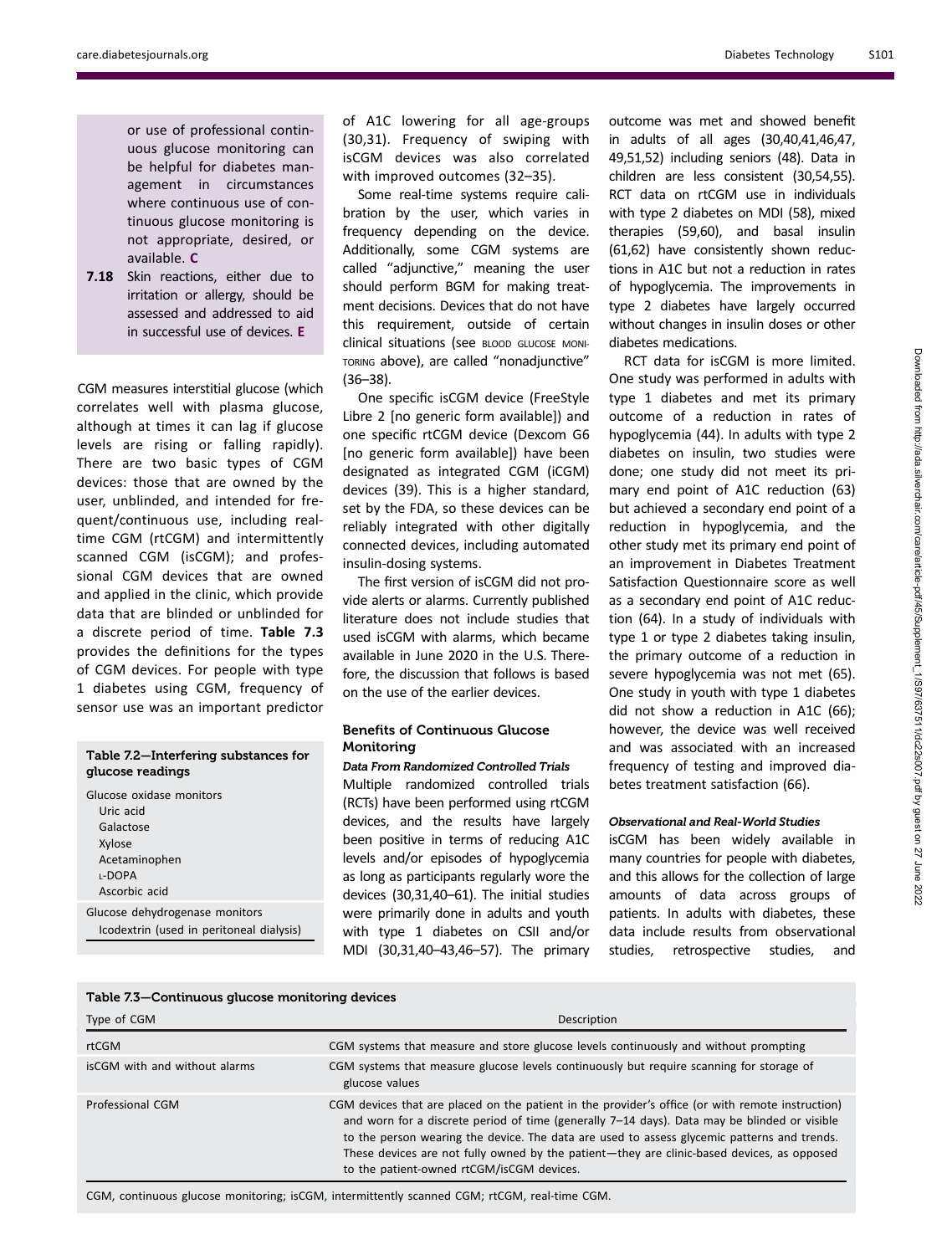analyses of registry and population data (67,68). In individuals with type 1 diabetes using isCGM, most (35,67,69), but not all (70), studies have shown improvement in A1C levels. Reductions in acute diabetes complications, such as diabetic ketoacidosis (DKA) and episodes of severe hypoglycemia, have been seen (35,70). Some retrospective/observational data are available on adults with type 2 diabetes on MDI (71), basal insulin (72), and basal insulin or noninsulin therapies (73) showing improvement in A1C levels. In a retrospective study of adults with type 2 diabetes taking insulin, a reduction in acute diabetes-related events and all-cause hospitalizations was seen (74). Results of patient-reported outcomes varied, but where measured, patients had an increase in treatment satisfaction when comparing isCGM with BGM.

In an observational study in youth with type 1 diabetes, a slight increase in A1C and weight was seen, but the device was associated with a high rate of user satisfaction (68).

Retrospective data from rtCGM use in a Veterans Affairs population (75) with type 1 and type 2 diabetes treated with insulin show that use of real-time rtCGM significantly lowered A1C and reduced rates of emergency department visits or hospitalizations for hypoglycemia, but did not significantly lower overall rates of emergency department visits, hospitalizations, or hyperglycemia.

## Real-time Continuous Glucose Monitoring Compared With Intermittently Scanned Continuous Glucose Monitoring

In adults with type 1 diabetes, three RCTs have been done comparing isCGM and rtCGM (76–78). In two of the studies, the primary outcome was a reduction in time spent in hypoglycemia, and rtCGM showed benefit compared with isCGM (76,77). In the other study, the primary outcome was improved time in range (TIR), and rtCGM also showed benefit compared with isCGM (78). A retrospective analysis also showed improvement in TIR comparing rtCGM with isCGM (79).

# Data Analysis

The abundance of data provided by CGM offers opportunities to analyze patient data more granularly than previously possible, providing additional information to aid in achieving glycemic targets. A variety of metrics have been proposed (80) and are discussed in Section 6, "Glycemic Targets" [\(https://doi](https://doi.org/10.2337/dc22-S006) [.org/10.2337/dc22-S006\)](https://doi.org/10.2337/dc22-S006). CGM is essential for creating an ambulatory glucose profile and providing data on TIR, percentage of time spent above and below range, and variability (81).

#### Real-time Continuous Glucose Monitoring Device Use in Pregnancy

One well-designed RCT showed a reduction in A1C levels in adult women with type 1 diabetes on MDI or CSII who were pregnant and using rtCGM in addition to standard care, including optimization of pre- and postprandial glucose targets (82). This study demonstrated the value of rtCGM in pregnancy complicated by type 1 diabetes by showing a mild improvement in A1C without an increase in hypoglycemia as well as reductions in large-for-gestational-age births, length of stay, and neonatal hypoglycemia (82). An observational cohort study that evaluated the glycemic variables reported using rtCGM found that lower mean glucose, lower standard deviation, and a higher percentage of time in target range were associated with lower risk of largefor-gestational-age births and other adverse neonatal outcomes (83). Use of the rtCGM-reported mean glucose is superior to use of estimated A1C, glucose management indicator, and other calculations to estimate A1C given the changes to A1C that occur in pregnancy (84). Two studies employing intermittent use of rtCGM showed no difference in neonatal outcomes in women with type 1 diabetes (85) or gestational diabetes mellitus (86).

## Use of Professional and Intermittent Continuous Glucose Monitoring

Professional CGM devices, which provide retrospective data, either blinded or unblinded, for analysis, can be used to identify patterns of hypo- and hyperglycemia (87,88). Professional CGM can be helpful to evaluate patients when either rtCGM or isCGM is not available to the patient or the patient prefers a blinded analysis or a shorter experience with unblinded data. It can be particularly useful to evaluate periods of hypoglycemia in patients on agents that can cause hypoglycemia in order to make medication dose adjustments. It can

also be useful to evaluate patients for periods of hyperglycemia.

There are some data showing benefit of intermittent use of CGM (rtCGM or isCGM) in individuals with type 2 diabetes on noninsulin and/or basal insulin therapies (59,89). In these RCTs, patients with type 2 diabetes not on intensive insulin regimens used CGM intermittently compared with patients randomized to BGM. Both early (59) and late improvements in A1C were found (59,89).

Use of professional or intermittent CGM should always be coupled with analysis and interpretation for the patient, along with education as needed to adjust medication and change lifestyle behaviors (90–92).

# Side Effects of CGM Devices

Contact dermatitis (both irritant and allergic) has been reported with all devices that attach to the skin (93–95). In some cases this has been linked to the presence of isobornyl acrylate, which is a skin sensitizer and can cause an additional spreading allergic reaction (96–98). Patch testing can be done to identify the cause of the contact dermatitis in some cases (99). Identifying and eliminating tape allergens is important to ensure comfortable use of devices and enhance patient adherence (100–103). In some instances, use of an implanted sensor can help avoid skin reactions in those who are sensitive to tape (104,105).

# INSULIN DELIVERY

Insulin Syringes and Pens

# Recommendations

- 7.19 For people with diabetes who require insulin, insulin pens are preferred in most cases, but insulin syringes may be used for insulin delivery with consideration of patient/caregiver preference, insulin type and dosing regimen, cost, and selfmanagement capabilities. C
- 7.20 Insulin pens or insulin injection aids should be considered for people with dexterity issues or vision impairment to facilitate the administration of accurate insulin doses. C
- 7.21 Connected insulin pens can be helpful for diabetes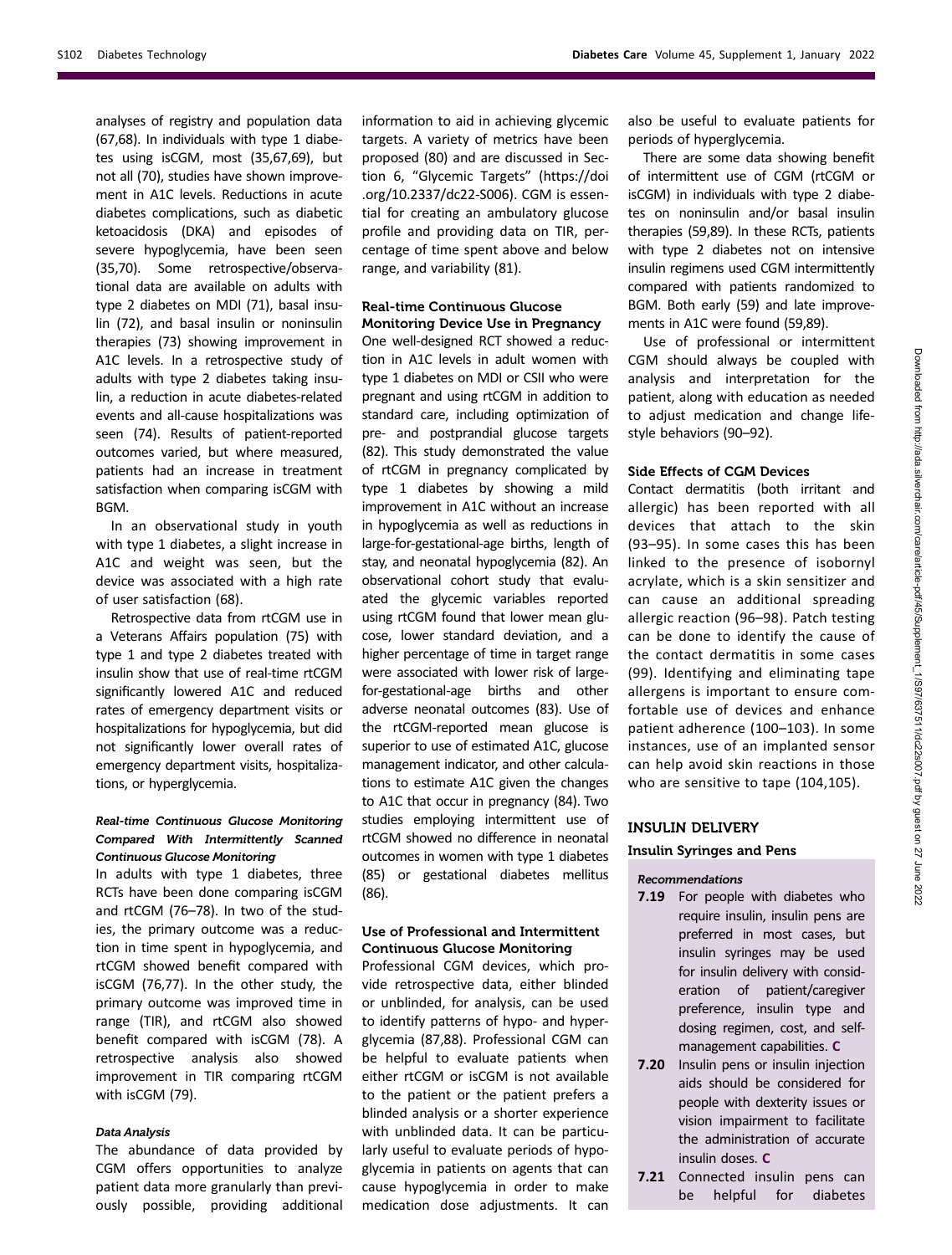management and may be used in patients using injectable therapy. E

7.22 U.S. Food and Drug Administration–approved insulin dose calculators/decision support systems may be helpful for titrating insulin doses. E

Injecting insulin with a syringe or pen (106–122) is the insulin delivery method used by most people with diabetes (113,123), although inhaled insulin is also available. Others use insulin pumps or AID devices (see section on those topics below). For patients with diabetes who use insulin, insulin syringes and pens are both able to deliver insulin safely and effectively for the achievement of glycemic targets. When choosing among delivery systems, patient preferences, cost, insulin type and dosing regimen, and selfmanagement capabilities should be considered. Trials with insulin pens generally show equivalence or small improvements in glycemic outcomes when compared with use of a vial and syringe. Many individuals with diabetes prefer using a pen due to its simplicity and convenience. It is important to note that while many insulin types are available for purchase as either pens or vials, others may only be available in one form or the other and there may be significant cost differences between pens and vials (see Table 9.4 for a list of insulin product costs with dosage forms). Insulin pens may allow people with vision impairment or dexterity issues to dose insulin accurately (124–126), while insulin injection aids are also available to help with these issues. (For a helpful list of injection aids, see [main.diabetes.org/dforg/pdfs/2018/](http://main.diabetes.org/dforg/pdfs/2018/2018-cg-injection-aids.pdf) [2018-cg-injection-aids.pdf](http://main.diabetes.org/dforg/pdfs/2018/2018-cg-injection-aids.pdf)). Inhaled insulin can be useful in people who have an aversion to injection.

The most common syringe sizes are 1 mL, 0.5 mL, and 0.3 mL, allowing doses of up to 100 units, 50 units, and 30 units of U-100 insulin, respectively. In a few parts of the world, insulin syringes still have U-80 and U-40 markings for older insulin concentrations and veterinary insulin, and U-500 syringes are available for the use of U-500 insulin. Syringes are generally used once but may be reused by the same individual in resourcelimited settings with appropriate storage and cleansing (126).

Insulin pens offer added convenience by combining the vial and syringe into a single device. Insulin pens, allowing push-button injections, come as disposable pens with prefilled cartridges or reusable insulin pens with replaceable insulin cartridges. Pens vary with respect to dosing increment and minimal dose, which can range from halfunit doses to 2-unit dose increments. U-500 pens come in 5-unit dose increments. Some reusable pens include a memory function, which can recall dose amounts and timing. Connected insulin pens (CIPs) are insulin pens with the capacity to record and/or transmit insulin dose data. They were previously known as "smart pens." Some CIPs can be programmed to calculate insulin doses and provide downloadable data reports. These pens are useful to assist patient insulin dosing in real time as well as for allowing clinicians to retrospectively review the insulin doses that were given and make insulin dose adjustments (127).

Needle thickness (gauge) and length is another consideration. Needle gauges range from 22 to 33, with higher gauge indicating a thinner needle. A thicker needle can give a dose of insulin more quickly, while a thinner needle may cause less pain. Needle length ranges from 4 to 12.7 mm, with some evidence suggesting shorter needles may lower the risk of intramuscular injection. When reused, needles may be duller and thus injection more painful. Proper insulin injection technique is a requisite for obtaining the full benefits of insulin therapy. Concerns with technique and use of the proper technique are outlined in Section 9, "Pharmacologic Approaches to Glycemic Treatment" (<https://doi.org/10.2337/dc22-S009>).

Bolus calculators have been developed to aid in dosing decisions (128–132). These systems are subject to FDA approval to ensure safety in terms of dosing recommendations. People who are interested in using these systems should be encouraged to use those that are FDA approved. Provider input and education can be helpful for setting the initial dosing calculations with ongoing follow-up for adjustments as needed.

# Insulin Pumps and Automated Insulin Delivery Systems

# Recommendations

- 7.23 Automated insulin delivery systems should be offered or diabetes management to youth and adults with type 1 diabetes A and other types of insulin-deficient diabetes E who are capable of using the device safely (either by themselves or with a caregiver). The choice of device should be made based on patient circumstances, desires, and needs.
- 7.24 Insulin pump therapy alone with or without sensor-augmented low glucose suspend should be offered for diabetes management to youth and adults on multiple daily injections with type 1 diabetes A or other types of insulin-deficient diabetes E who are capable of using the device safely (either by themselves or with a caregiver) and are not able to use/interested in an automated insulin delivery system. The choice of device should be made based on patient circumstances, desires, and needs. A
- 7.25 Insulin pump therapy can be offered for diabetes management to youth and adults on multiple daily injections with type 2 diabetes who are capable of using the device safely (either by themselves or with a caregiver). The choice of device should be made based on patient circumstances, desires, and needs. A
- 7.26 Individuals with diabetes who have been successfully using continuous subcutaneous insulin infusion should have continued access across thirdparty payers. E

## Insulin Pumps

CSII, or insulin pumps, have been available in the U.S. for over 40 years. These devices deliver rapid-acting insulin throughout the day to help manage blood glucose levels. Most insulin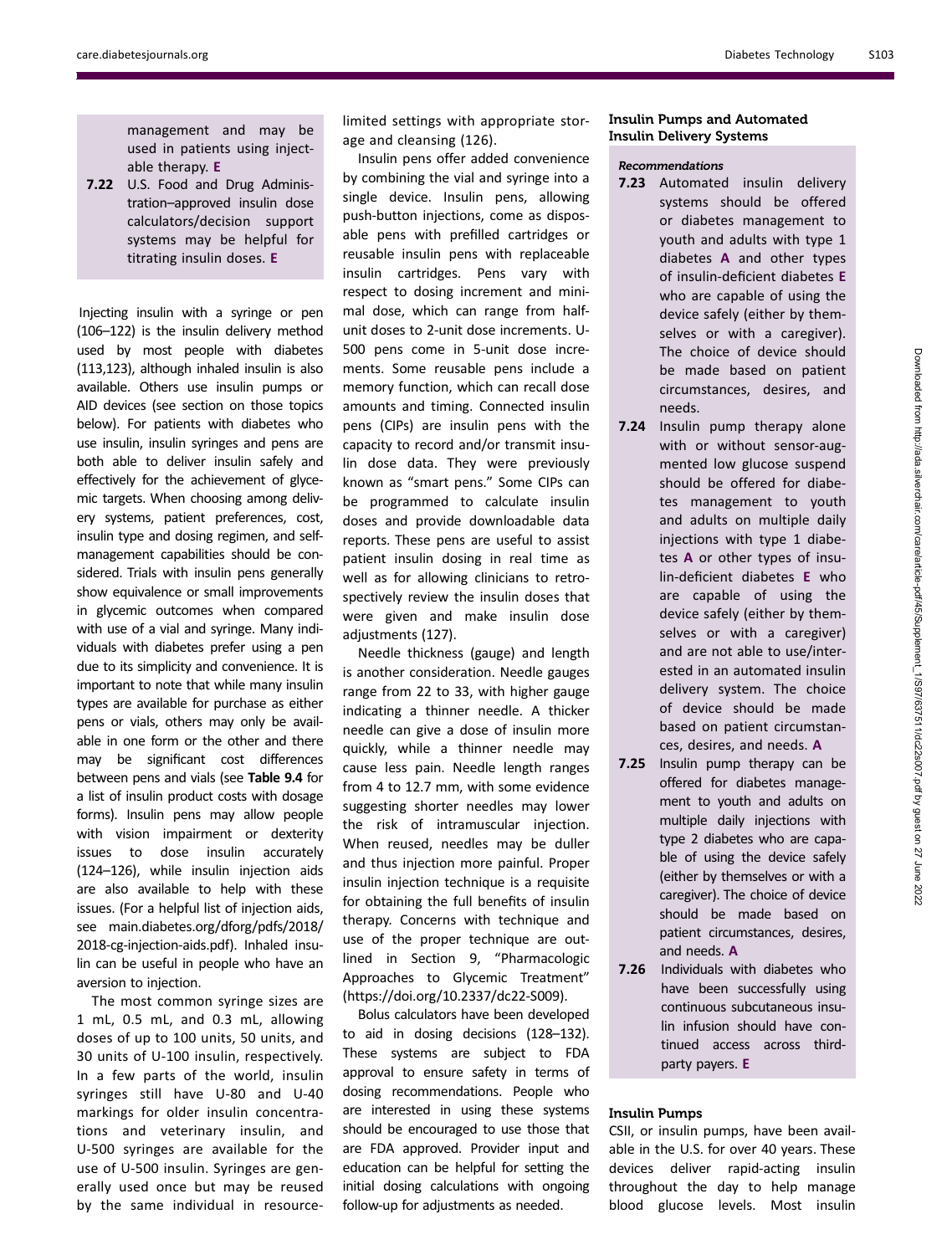pumps use tubing to deliver insulin through a cannula, while a few attach directly to the skin, without tubing. AID systems, discussed below, are preferred over nonautomated pumps and MDI in people with type 1 diabetes.

Most studies comparing MDI with CSII have been relatively small and of short duration. However, a systematic review and meta-analysis concluded that pump therapy has modest advantages for lowering A1C  $(-0.30\%$  [95% CI  $-0.58$  to  $-0.02$ ]) and for reducing severe hypoglycemia rates in children and adults (133). There is no consensus to guide choosing which form of insulin administration is best for a given patient, and research to guide this decision-making is needed (134). Thus, the choice of MDI or an insulin pump is often based upon the individual characteristics of the patient and which is most likely to benefit them. Newer systems, such as sensor-augmented pumps and AID systems, are discussed below.

Adoption of pump therapy in the U.S. shows geographical variations, which may be related to provider preference or center characteristics (135,136) and socioeconomic status, as pump therapy is more common in individuals of higher socioeconomic status as reflected by race/ethnicity, private health insurance, family income, and education (135,136). Given the additional barriers to optimal diabetes care observed in disadvantaged groups (137), addressing the differences in access to insulin pumps and other diabetes technology may contribute to fewer health disparities.

Pump therapy can be successfully started at the time of diagnosis (138,139). Practical aspects of pump therapy initiation include assessment of patient and family readiness, if applicable (although there is no consensus on which factors to consider in adults [140] or pediatric patients), selection of pump type and initial pump settings, patient/family education on potential pump complications (e.g., DKA with infusion set failure), transition from MDI, and introduction of advanced pump settings (e.g., temporary basal rates, extended/square/ dual wave bolus).

Older individuals with type 1 diabetes benefit from ongoing insulin pump therapy. There are no data to suggest that measurement of C-peptide levels or antibodies predicts success with insulin pump therapy (141,142). Additionally, frequency of follow-up does not influence outcomes. Access to insulin pump therapy should be allowed or continued in older adults as it is in younger people.

Complications of the pump can be caused by issues with infusion sets (dislodgement, occlusion), which place patients at risk for ketosis and DKA and thus must be recognized and managed early (143). Other pump skin issues included lipohypertrophy or, less frequently, lipoatrophy (144,145), and pump site infection (146). Discontinuation of pump therapy is relatively uncommon today; the frequency has decreased over the past few decades, and its causes have changed (146,147). Current reasons for attrition are problems with cost or wearability, dislike for the pump, suboptimal glycemic control, or mood disorders (e.g., anxiety or depression) (148).

### Insulin Pumps in Youth

The safety of insulin pumps in youth has been established for over 15 years (149). Studying the effectiveness of CSII in lowering A1C has been challenging because of the potential selection bias of observational studies. Participants on CSII may have a higher socioeconomic status that may facilitate better glycemic control (150) versus MDI. In addition, the fast pace of development of new insulins and technologies quickly renders comparisons obsolete. However, RCTs comparing CSII and MDI with insulin analogs demonstrate a modest improvement in A1C in participants on CSII (151,152). Observational studies, registry data, and meta-analysis have also suggested an improvement of glycemic control in participants on CSII (153–155). Although hypoglycemia was a major adverse effect of intensified insulin regimen in the Diabetes Control and Complications Trial (DCCT) (156), data suggest that CSII may reduce the rates of severe hypoglycemia compared with MDI (155,157–159).

There is also evidence that CSII may reduce DKA risk (155,160) and diabetes complications, particularly retinopathy and peripheral neuropathy in youth, compared with MDI (161). Finally, treatment satisfaction and quality-of-life measures improved on CSII compared

with MDI (162,163). Therefore, CSII can be used safely and effectively in youth with type 1 diabetes to assist with achieving targeted glycemic control while reducing the risk of hypoglycemia and DKA, improving quality of life, and preventing long-term complications. Based on patient–provider shared decision-making, insulin pumps may be considered in all pediatric patients with type 1 diabetes. In particular, pump therapy may be the preferred mode of insulin delivery for children under 7 years of age (164). Because of a paucity of data in adolescents and youth with type 2 diabetes, there is insufficient evidence to make recommendations.

Common barriers to pump therapy adoption in children and adolescents are concerns regarding the physical interference of the device, discomfort with the idea of having a device on the body, therapeutic effectiveness, and financial burden (153,165).

### Automated Insulin Delivery Systems

AID systems increase and decrease insulin delivery based on sensor-derived glucose levels to approximate physiologic insulin delivery. These systems consist of three components: an insulin pump, a continuous glucose sensor, and an algorithm that determines insulin delivery. While insulin delivery in closed-loop systems eventually may be truly automated, currently used hybrid closedloop systems require entry of carbohydrates consumed, and adjustments for exercise must be announced. Multiple studies, using a variety of systems with varying algorithms, pump, and sensors, have been performed in adults and children (166–175). Evidence suggests AID systems may reduce A1C levels and improve TIR (176–180). They may also lower the risk of exercise-related hypoglycemia (181) and may have psychosocial benefits (182–184). Use of AID systems depends on patient preference and selection of patients (and/or caregivers) who are capable of safely and effectively using the devices.

#### Sensor-Augmented Pumps

Sensor-augmented pumps that suspend insulin when glucose is low or predicted to go low within the next 30 min have been approved by the FDA. The Automation to Simulate Pancreatic Insulin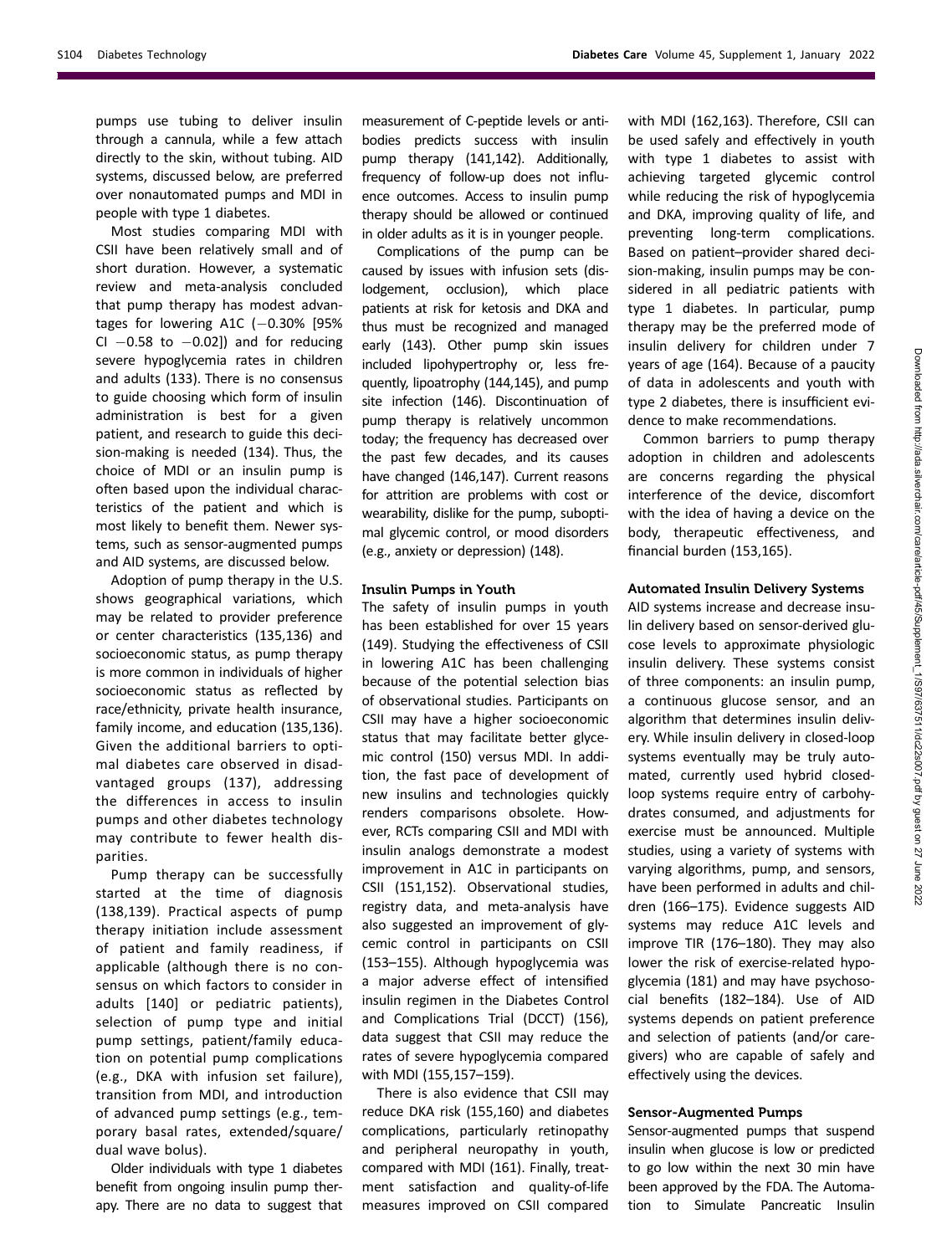Response (ASPIRE) trial of 247 patients with type 1 diabetes and documented nocturnal hypoglycemia showed that sensor-augmented insulin pump therapy with a low glucose suspend function significantly reduced nocturnal hypoglycemia over 3 months without increasing A1C levels (50). In a different sensor-augmented pump, predictive low glucose suspend reduced time spent with glucose  $<$ 70 mg/dL from 3.6% at baseline to 2.6% (3.2% with sensor-augmented pump therapy without predictive low glucose suspend) without rebound hyperglycemia during a 6-week randomized crossover trial (185). These devices may offer the opportunity to reduce hypoglycemia for those with a history of nocturnal hypoglycemia. Additional studies have been performed, in adults and children, showing the benefits of this technology (186–188).

## Insulin Pumps in Patients With Type 2 and Other Types of Diabetes

Traditional insulin pumps can be considered for the treatment of people with type 2 diabetes who are on MDI as well as those who have other types of diabetes resulting in insulin deficiency, for instance, those who have had a pancreatectomy and/or individuals with cystic fibrosis (189–193). Similar to data on insulin pump use in people with type 1 diabetes, reductions in A1C levels are not consistently seen in individuals with type 2 diabetes when compared with MDI, although this has been seen in some studies (191,194). Use of insulin pumps in insulin-requiring patients with any type of diabetes may improve patient satisfaction and simplify therapy (142,189).

For patients judged to be clinically insulin deficient who are treated with an intensive insulin regimen, the presence or absence of measurable C-peptide levels does not correlate with response to therapy (142). Another pump option in people with type 2 diabetes is a disposable patchlike device, which provides a continuous, subcutaneous infusion of rapid-acting insulin (basal) as well as 2 unit increments of bolus insulin at the press of a button (190,192,195,196). Use of an insulin pump as a means for insulin delivery is an individual choice for people with diabetes and should be considered an option in patients who are capable of safely using the device.

### Do-It-Yourself Closed-Loop Systems

### Recommendation

7.27 Individual patients may be using systems not approved by the U.S. Food and Drug Administration, such as do-it-yourself closed-loop systems and others; providers cannot prescribe these systems but should assist in diabetes management to ensure patient safety. E

Some people with type 1 diabetes have been using "do-it-yourself" (DIY) systems that combine a pump and an rtCGM with a controller and an algorithm designed to automate insulin delivery (197–200). These systems are not approved by the FDA, although there are efforts underway to obtain regulatory approval for them. The information on how to set up and manage these systems is freely available on the internet, and there are internet groups where people inform each other as to how to set up and use them. Although these systems cannot be prescribed by providers, it is important to keep patients safe if they are using these methods for automated insulin delivery. Part of this entails making sure people have a "backup plan" in case of pump failure. Additionally, in most DIY systems, insulin doses are adjusted based on the pump settings for basal rates, carbohydrate ratios, correction doses, and insulin activity. Therefore, these settings can be evaluated and changed based on the patient's insulin requirements.

#### Digital Health Technology

#### Recommendation

7.28 Systems that combine technology and online coaching can be beneficial in treating prediabetes and diabetes for some individuals. B

Increasingly, people are turning to the internet for advice, coaching, connection, and health care. Diabetes, in part because it is both common and numeric, lends itself to the development of apps and online programs. Recommendations for developing and implementing a digital diabetes clinic have been published (201). The FDA approves and monitors

clinically validated, digital, usually online, health technologies intended to treat a medical or psychological condition; these are known as digital therapeutics or "digiceuticals" (202). Other applications, such as those that assist in displaying or storing data, encourage a healthy lifestyle or provide limited clinical data support. Therefore, it is possible to find apps that have been fully reviewed and approved and others designed and promoted by people with relatively little skill or knowledge in the clinical treatment of diabetes.

An area of particular importance is that of online privacy and security. There are established cloud-based data collection programs, such as Tidepool, Glooko, and others, that have been developed with appropriate data security features and are compliant with the U.S. Health Insurance Portability and Accountability Act of 1996. These programs can be useful for monitoring patients, both by the patients themselves as well as their health care team (203). Consumers should read the policy regarding data privacy and sharing before entering data into an application and learn how they can control the way their data will be used (some programs offer the ability to share more or less information, such as being part of a registry or data repository or not).

There are many online programs that offer lifestyle counseling to aid with weight loss and increase physical activity (204). Many of these include a health coach and can create small groups of similar patients in social networks. There are programs that aim to treat prediabetes and prevent progression to diabetes, often following the model of the Diabetes Prevention Program (205,206). Others assist in improving diabetes outcomes by remotely monitoring patient clinical data (for instance, wireless monitoring of glucose levels, weight, or blood pressure) and providing feedback and coaching (207–212). There are text messaging approaches that tie into a variety of different types of lifestyle and treatment programs, which vary in terms of their effectiveness (213,214). For many of these interventions, there are limited RCT data and long-term follow-up is lacking. However, for an individual patient, opting into one of these programs can be helpful and, for many, is an attractive option.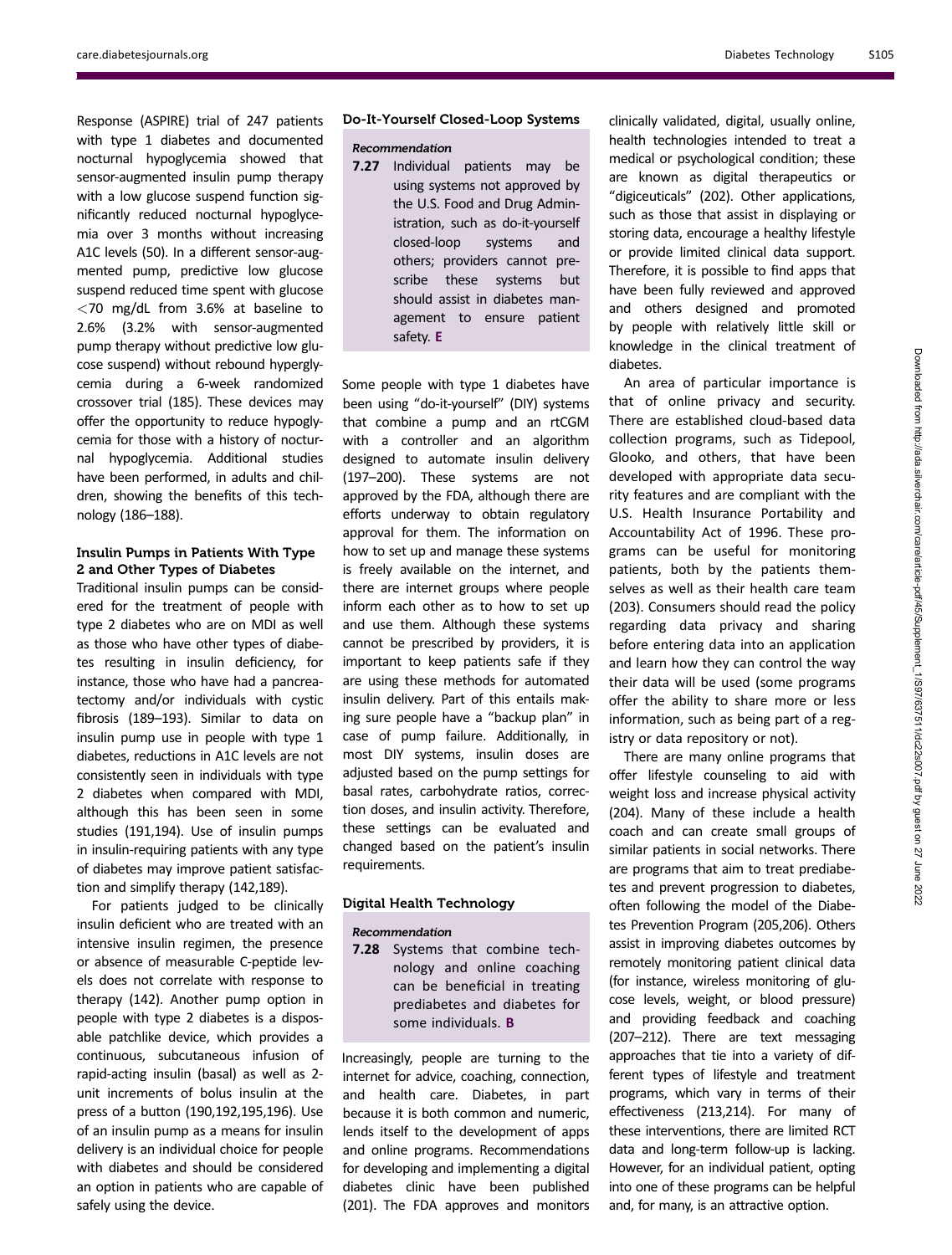### Inpatient Care

# Recommendation

7.29 Patients who are in a position to safely use diabetes devices should be allowed to continue using them in an inpatient setting or during outpatient procedures when proper supervision is available. E

Patients who are comfortable using their diabetes devices, such as insulin pumps and CGM, should be given the chance to use them in an inpatient setting if they are competent to do so (215–218). Patients who are familiar with treating their own glucose levels can often adjust insulin doses more knowledgably than inpatient staff who do not personally know the patient or their management style. However, this should occur based on the hospital's policies for diabetes management, and there should be supervision to be sure that the individual can adjust their insulin doses in a hospitalized setting where factors such as infection, certain medications, immobility, changes in diet, and other factors can impact insulin sensitivity and the response to insulin.

With the advent of the coronavirus disease 2019 pandemic, the FDA has allowed CGM use in the hospital for patient monitoring (219). This approach has been employed to reduce the use of personal protective equipment and more closely monitor patients, so that medical personnel do not have to go into a patient room solely for the purpose of measuring a glucose level (220–222). Studies are underway to assess the effectiveness of this approach, which may ultimately lead to the routine use of CGM for monitoring hospitalized patients (223,224).

When used in the setting of a clinical trial or when clinical circumstances (such as during a shortage of personal protective equipment) require it, CGM can be used to manage hospitalized patients in conjunction with BGM.

#### The Future

The pace of development in diabetes technology is extremely rapid. New approaches and tools are available each year. It is hard for research to keep up with these advances because by the time a study is completed, newer versions of the devices are already on the market. The most important component in all of these systems is the patient. Technology selection must be appropriate for the individual. Simply having a device or application does not change outcomes unless the human being engages with it to create positive health benefits. This underscores the need for the health care team to assist the patient in device/program selection and to support its use through ongoing education and training. Expectations must be tempered by reality—we do not yet have technology that completely eliminates the self-care tasks necessary for treating diabetes, but the tools described in this section can make it easier to manage.

#### References

1. Broos B, Charleer S, Bolsens N, et al. Diabetes knowledge and metabolic control in type 1 diabetes starting with continuous glucose monitoring: FUTURE-PEAK. J Clin Endocrinol Metab 2021;106:e3037–e3048

2. Prahalad P, Addala A, Scheinker D, Hood KK, Maahs DM. CGM initiation soon after type 1 diabetes diagnosis results in sustained CGM use and wear time. Diabetes Care 2020;43:e3–e4

3. Patton SR, Noser AE, Youngkin EM, Majidi S, Clements MA. Early initiation of diabetes devices relates to improved glycemic control in children with recent-onset type 1 diabetes mellitus. Diabetes Technol Ther 2019;21:379–384

4. Addala A, Maahs DM, Scheinker D, Chertow S, Leverenz B, Prahalad P. Uninterrupted continuous glucose monitoring access is associated with a decrease in HbA1c in youth with type 1 diabetes and public insurance. Pediatr Diabetes 2020;21:1301–1309

5. Diabetes Control and Complications Trial Research Group; Nathan DM, Genuth S, Lachin J, et al. The effect of intensive treatment of diabetes on the development and progression of long-term complications in insulin-dependent diabetes mellitus. N Engl J Med 1993;329: 977–986

6. King F, Ahn D, Hsiao V, Porco T, Klonoff DC. A review of blood glucose monitor accuracy. Diabetes Technol Ther 2018;20:843–856

7. Brazg RL, Klaff LJ, Parkin CG. Performance variability of seven commonly used selfmonitoring of blood glucose systems: clinical considerations for patients and providers. J Diabetes Sci Technol 2013;7:144–152

8. Klonoff DC, Parkes JL, Kovatchev BP, et al. Investigation of the accuracy of 18 marketed blood glucose monitors. Diabetes Care 2018;41: 1681–1688

9. Grady M, Lamps G, Shemain A, Cameron H, Murray L. Clinical evaluation of a new, lower pain, one touch lancing device for people with diabetes: virtually pain-free testing and improved comfort compared to current lancing systems. J Diabetes Sci Technol 2021;15:53–59

10. Harrison B, Brown D. Accuracy of a blood glucose monitoring system that recognizes insufficient sample blood volume and allows application of more blood to the same test strip. Expert Rev Med Devices 2020;17:75–82

11. Miller KM, Beck RW, Bergenstal RM, et al.; T1D Exchange Clinic Network. Evidence of a strong association between frequency of selfmonitoring of blood glucose and hemoglobin  $A_{1c}$ levels in T1D exchange clinic registry participants. Diabetes Care 2013;36:2009–2014

12. Grant RW, Huang ES, Wexler DJ, et al. Patients who self-monitor blood glucose and their unused testing results. Am J Manag Care 2015;21:e119–e129

13. Katz LB, Stewart L, Guthrie B, Cameron H. Patient satisfaction with a new, high accuracy blood glucose meter that provides personalized guidance, insight, and encouragement. J Diabetes Sci Technol 2020;14:318–323

14. Shaw RJ, Yang Q, Barnes A, et al. Selfmonitoring diabetes with multiple mobile health devices. J Am Med Inform Assoc 2020;27: 667–676

15. Gellad WF, Zhao X, Thorpe CT, Mor MK, Good CB, Fine MJ. Dual use of Department of Veterans Affairs and Medicare benefits and use of test strips in veterans with type 2 diabetes mellitus. JAMA Intern Med 2015;175:26–34

16. Endocrine Society and Choosing Wisely. Five things physicians and patients should question. Accessed 18 October 2021. Available from [https://](https://www.choosingwisely.org/societies/endocrine-society/) [www.choosingwisely.org/societies/endocrine](https://www.choosingwisely.org/societies/endocrine-society/)[society/](https://www.choosingwisely.org/societies/endocrine-society/)

17. Ziegler R, Heidtmann B, Hilgard D, Hofer S, Rosenbauer J; DPV-Wiss-Initiative. Frequency of SMBG correlates with HbA1c and acute complications in children and adolescents with type 1 diabetes. Pediatr Diabetes 2011;12: 11–17

18. Rosenstock J, Davies M, Home PD, Larsen J, Koenen C, Schernthaner G. A randomised, 52 week, treat-to-target trial comparing insulin detemir with insulin glargine when administered as add-on to glucose-lowering drugs in insulinnaive people with type 2 diabetes. Diabetologia 2008;51:408–416

19. Garber AJ. Treat-to-target trials: uses, interpretation and review of concepts. Diabetes Obes Metab 2014;16:193–205

20. Farmer A, Wade A, Goyder E, et al. Impact of self monitoring of blood glucose in the management of patients with non-insulin treated diabetes: open parallel group randomised trial. BMJ 2007;335:132

21. O'Kane MJ, Bunting B, Copeland M; ESMON study group. Efficacy of self monitoring of blood glucose in patients with newly diagnosed type 2 diabetes (ESMON study): randomised controlled trial. BMJ 2008;336:1174–1177

22. Simon J, Gray A, Clarke P, Wade A, Neil A; Diabetes Glycaemic Education and Monitoring Trial Group. Cost effectiveness of self monitoring of blood glucose in patients with non-insulin treated type 2 diabetes: economic evaluation of data from the DiGEM trial. BMJ 2008;336: 1177–1180

23. Young LA, Buse JB, Weaver MA, et al.; Monitor Trial Group. Glucose self-monitoring in non-insulin-treated patients with type 2 diabetes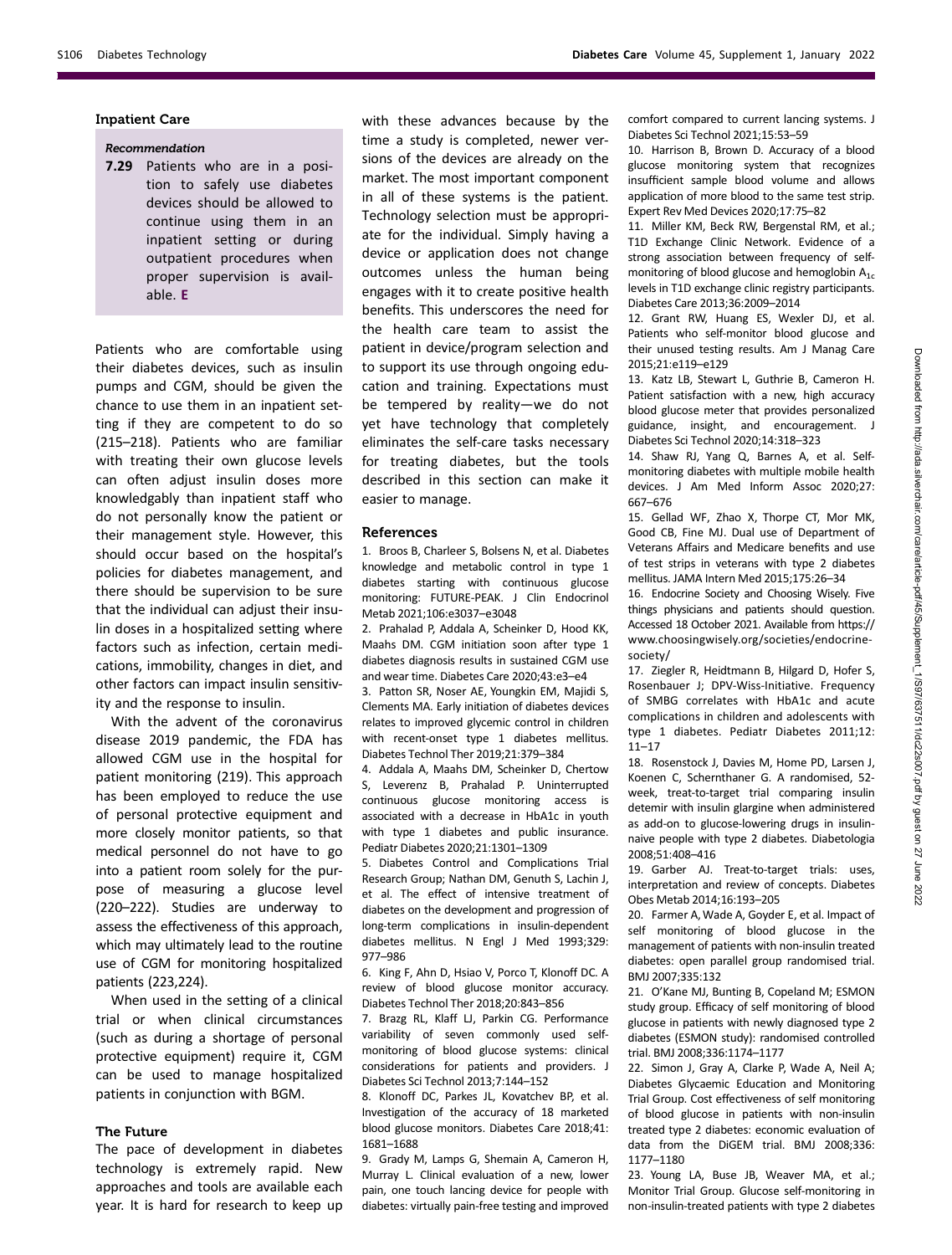in primary care settings: a randomized trial. JAMA Intern Med 2017;177:920–929

24. Polonsky WH, Fisher L, Schikman CH, et al. Structured self-monitoring of blood glucose significantly reduces A1C levels in poorly controlled, noninsulin-treated type 2 diabetes: results from the Structured Testing Program study. Diabetes Care 2011;34:262–267

25. Malanda UL, Welschen LMC, Riphagen II, Dekker JM, Nijpels G, Bot SDM. Self-monitoring of blood glucose in patients with type 2 diabetes mellitus who are not using insulin. Cochrane Database Syst Rev 2012;1:CD005060

26. Willett LR. ACP Journal Club. Meta-analysis: self-monitoring in non-insulin-treated type 2 diabetes improved  $HbA_{1c}$  by 0.25%. Ann Intern Med 2012;156:JC6–JC12

27. Mannucci E, Antenore A, Giorgino F, Scavini M. Effects of structured versus unstructured selfmonitoring of blood glucose on glucose control in patients with non-insulin-treated type 2 diabetes: a meta-analysis of randomized controlled trials. J Diabetes Sci Technol 2018;12:183–189

28. Sai S, Urata M, Ogawa I. Evaluation of linearity and interference effect on SMBG and POCT devices, showing drastic high values, low values, or error messages. J Diabetes Sci Technol 2019;13:734–743

29. Ginsberg BH. Factors affecting blood glucose monitoring: sources of errors in measurement. J Diabetes Sci Technol 2009;3:903–913

30. Tamborlane WV, Beck RW, Bode BW, et al.; Juvenile Diabetes Research Foundation Continuous Glucose Monitoring Study Group. Continuous glucose monitoring and intensive treatment of type 1 diabetes. N Engl J Med 2008;359: 1464–1476

31. Tumminia A, Crimi S, Sciacca L, et al. Efficacy of real-time continuous glucose monitoring on glycaemic control and glucose variability in type 1 diabetic patients treated with either insulin pumps or multiple insulin injection therapy: a randomized controlled crossover trial. Diabetes Metab Res Rev 2015;31:61–68

32. Hansen KW, Bibby BM. The frequency of intermittently scanned glucose and diurnal variation of glycemic metrics. J Diabetes Sci Technol. 27 May 2021 [Epub ahead of print]. DOI: <https://doi.org/10.1177/19322968211019382>

33. Urakami T, Yoshida K, Kuwabara R, et al. Frequent scanning using flash glucose monitoring contributes to better glycemic control in children and adolescents with type 1 diabetes. J Diabetes Investig. 18 June 2021 [Epub ahead of print]. DOI:<https://doi.org/10.1111/jdi.13618>

34. Lameijer A, Lommerde N, Dunn TC, et al. Flash glucose monitoring in the Netherlands: increased monitoring frequency is associated with improvement of glycemic parameters. Diabetes Res Clin Pract 2021;177:108897

35. Hohendorff J, Gumprecht J, Mysliwiec M, Zozulinska-Ziolkiewicz D, Malecki MT. Intermittently scanned continuous glucose monitoring data of Polish patients from real-life conditions: more scanning and better glycemic control compared to worldwide data. Diabetes Technol Ther 2021;23:577–585

36. Aleppo G, Ruedy KJ, Riddlesworth TD, et al.; REPLACE-BG Study Group. REPLACE-BG: a randomized trial comparing continuous glucose monitoring with and without routine blood

glucose monitoring in adults with well-controlled type 1 diabetes. Diabetes Care 2017;40:538–545 37. U.S. Food and Drug Administration. –FDA News Release: FDA expands indication for continuous glucose monitoring system, first to replace fingerstick testing for diabetes treatment decisions, 2016. Accessed 18 October 2021. Available from [https://www.fda.gov/newsevents/](https://www.fda.gov/newsevents/newsroom/pressannouncements/ucm534056.htm) [newsroom/pressannouncements/ucm534056](https://www.fda.gov/newsevents/newsroom/pressannouncements/ucm534056.htm) [.htm](https://www.fda.gov/newsevents/newsroom/pressannouncements/ucm534056.htm)

38. U.S. Food and Drug Administration. FDA News Release: FDA approves first continuous glucose monitoring system for adults not requiring blood sample calibration, 2017. Accessed 18 October 2021. Available from [https://www.fda.gov/NewsEvents/Newsroom/](https://www.fda.gov/NewsEvents/Newsroom/PressAnnouncements/ucm577890.htm) [PressAnnouncements/ucm577890.htm](https://www.fda.gov/NewsEvents/Newsroom/PressAnnouncements/ucm577890.htm)

39. U.S. Food and Drug Administration. Product classification [database]. Accessed 18 October 2021. Available from [https://www.accessdata](https://www.accessdata.fda.gov/scripts/cdrh/cfdocs/cfpcd/classification.cfm) [.fda.gov/scripts/cdrh/cfdocs/cfpcd/classi](https://www.accessdata.fda.gov/scripts/cdrh/cfdocs/cfpcd/classification.cfm)fication [.cfm](https://www.accessdata.fda.gov/scripts/cdrh/cfdocs/cfpcd/classification.cfm)

40. Beck RW, Riddlesworth T, Ruedy K, et al.; DIAMOND Study Group. Effect of continuous glucose monitoring on glycemic control in adults with type 1 diabetes using insulin injections: the DIAMOND randomized clinical trial. JAMA 2017;317:371–378

41. Lind M, Polonsky W, Hirsch IB, et al. Continuous glucose monitoring vs conventional therapy for glycemic control in adults with type 1 diabetes treated with multiple daily insulin injections: the GOLD randomized clinical trial. JAMA 2017;317:379–387

42. Riddlesworth T, Price D, Cohen N, Beck RW. Hypoglycemic event frequency and the effect of continuous glucose monitoring in adults with type 1 diabetes using multiple daily insulin injections. Diabetes Ther 2017;8:947–951

43. Sequeira PA, Montoya L, Ruelas V, et al. Continuous glucose monitoring pilot in lowincome type 1 diabetes patients. Diabetes Technol Ther 2013;15:855–858

44. Bolinder J, Antuna R, Geelhoed-Duijvestijn P, Kröger J, Weitgasser R. Novel glucose-sensing technology and hypoglycaemia in type 1 diabetes: a multicentre, non-masked, randomised controlled trial. Lancet 2016;388:2254–2263

45. Hermanns N, Schumann B, Kulzer B, Haak T. The impact of continuous glucose monitoring on low interstitial glucose values and low blood glucose values assessed by point-of-care blood glucose meters: results of a crossover trial. J Diabetes Sci Technol 2014;8:516–522

46. van Beers CAJ, DeVries JH, Kleijer SJ, et al. Continuous glucose monitoring for patients with type 1 diabetes and impaired awareness of hypoglycaemia (IN CONTROL): a randomised, open-label, crossover trial. Lancet Diabetes Endocrinol 2016;4:893–902

47. Battelino T, Conget I, Olsen B, et al.; SWITCH Study Group. The use and efficacy of continuous glucose monitoring in type 1 diabetes treated with insulin pump therapy: a randomised controlled trial. Diabetologia 2012;55:3155–3162 48. Pratley RE, Kanapka LG, Rickels MR, et al.; Wireless Innovation for Seniors With Diabetes Mellitus (WISDM) Study Group. Effect of continuous glucose monitoring on hypoglycemia in older adults with type 1 diabetes: a randomized clinical trial. JAMA 2020;323:2397–2406

49. Deiss D, Bolinder J, Riveline J-P, et al. Improved glycemic control in poorly controlled patients with type 1 diabetes using real-time continuous glucose monitoring. Diabetes Care 2006;29:2730–2732

50. O'Connell MA, Donath S, O'Neal DN, et al. Glycaemic impact of patient-led use of sensorguided pump therapy in type 1 diabetes: a randomised controlled trial. Diabetologia 2009; 52:1250–1257

51. Battelino T, Phillip M, Bratina N, Nimri R, Oskarsson P, Bolinder J. Effect of continuous glucose monitoring on hypoglycemia in type 1 diabetes. Diabetes Care 2011;34:795–800

52. Heinemann L, Freckmann G, Ehrmann D, et al. Real-time continuous glucose monitoring in adults with type 1 diabetes and impaired hypoglycaemia awareness or severe hypoglycaemia treated with multiple daily insulin injections (HypoDE): a multicentre, randomised controlled trial. Lancet 2018;391:1367–1377

53. Juvenile Diabetes Research Foundation Continuous Glucose Monitoring Study Group; Beck RW, Hirsch IB, Laffel L, et al. The effect of continuous glucose monitoring in well-controlled type 1 diabetes. Diabetes Care 2009;32: 1378–1383

54. Laffel LM, Kanapka LG, Beck RW, et al.; CGM Intervention in Teens and Young Adults with T1D (CITY) Study Group; CDE10. Effect of continuous glucose monitoring on glycemic control in adolescents and young adults with type 1 diabetes: a randomized clinical trial. JAMA 2020;323:2388–2396

55. Strategies to Enhance New CGM Use in Early Childhood (SENCE) Study Group. A randomized clinical trial assessing continuous glucose monitoring (CGM) use with standardized education with or without a family behavioral intervention compared with fingerstick blood glucose monitoring in very young children with type 1 diabetes. Diabetes Care 2021;44:464–472 56. Garg S, Zisser H, Schwartz S, et al. Improvement in glycemic excursions with a transcutaneous, real-time continuous glucose sensor: a randomized controlled trial. Diabetes Care 2006;29:44–50

57. New JP, Ajjan R, Pfeiffer AFH, Freckmann G. Continuous glucose monitoring in people with diabetes: the randomized controlled Glucose Level Awareness in Diabetes Study (GLADIS). Diabet Med 2015;32:609–617

58. Beck RW, Riddlesworth TD, Ruedy K, et al.; DIAMOND Study Group. Continuous glucose monitoring versus usual care in patients with type 2 diabetes receiving multiple daily insulin injections: a randomized trial. Ann Intern Med 2017;167:365–374

59. Ehrhardt NM, Chellappa M, Walker MS, Fonda SJ, Vigersky RA. The effect of real-time continuous glucose monitoring on glycemic control in patients with type 2 diabetes mellitus. J Diabetes Sci Technol 2011;5:668–675

60. Yoo HJ, An HG, Park SY, et al. Use of a real time continuous glucose monitoring system as a motivational device for poorly controlled type 2 diabetes. Diabetes Res Clin Pract 2008 t;82:73–79

61. Martens T, Beck RW, Bailey R, et al.; MOBILE Study Group. Effect of continuous glucose monitoring on glycemic control in patients with type 2 diabetes treated with basal insulin: a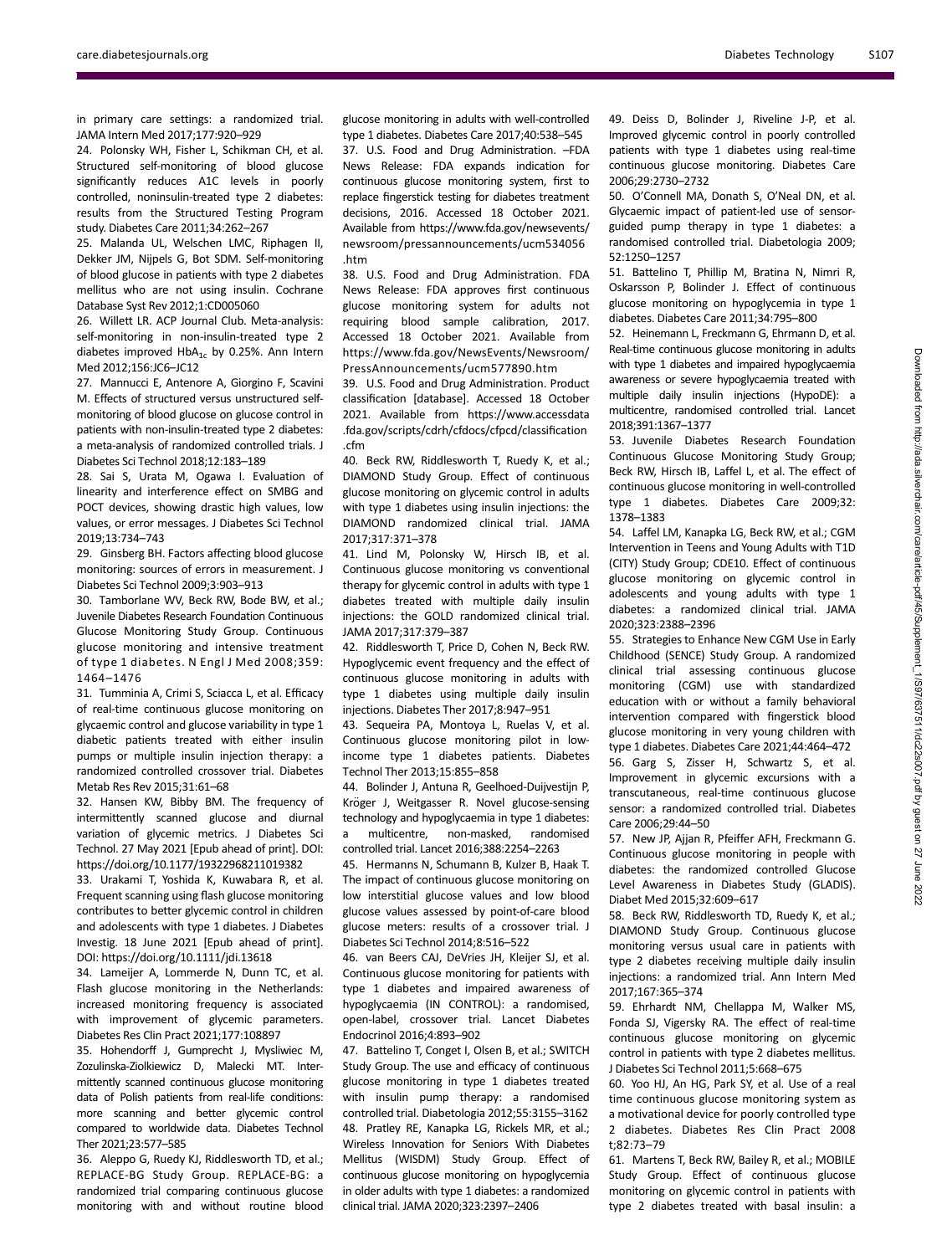randomized clinical trial. JAMA 2021;325: 2262–2272

62. Price DA, Deng Q, Kipnes M, Beck SE. Episodic real-time CGM use in adults with type 2 diabetes: results of a pilot randomized controlled trial. Diabetes Ther 2021;12:2089–2099

63. Haak T, Hanaire H, Ajjan R, Hermanns N, Riveline J-P, Rayman G. Flash glucose-sensing technology as a replacement for blood glucose monitoring for the management of insulintreated type 2 diabetes: a multicenter, openlabel randomized controlled trial. Diabetes Ther 2017;8:55–73

64. Yaron M, Roitman E, Aharon-Hananel G, et al. Effect of flash glucose monitoring technology on glycemic control and treatment satisfaction in patients with type 2 diabetes. Diabetes Care 2019;42:1178–1184

65. Davis TME, Dwyer P, England M, Fegan PG, Davis WA. Efficacy of intermittently scanned continuous glucose monitoring in the prevention of recurrent severe hypoglycemia. Diabetes Technol Ther 2020;22:367–373

66. Boucher SE, Gray AR, Wiltshire EJ, et al. Effect of 6 months of flash glucose monitoring in youth with type 1 diabetes and high-risk glycemic control: a randomized controlled trial. Diabetes Care 2020;43:2388–2395

67. Deshmukh H, Wilmot EG, Gregory R, et al. Effect of flash glucose monitoring on glycemic control, hypoglycemia, diabetes-related distress, and resource utilization in the Association of British Clinical Diabetologists (ABCD) nationwide audit. Diabetes Care 2020;43:2153–2160

68. Charleer S, Gillard P, Vandoorne E, Cammaerts K, Mathieu C, Casteels K. Intermittently scanned continuous glucose monitoring is associated with high satisfaction but increased HbA1c and weight in well-controlled youth with type 1 diabetes. Pediatr Diabetes 2020;21:1465–1474

69. Al Hayek A, Al Dawish M, El Jammal M. The impact of flash glucose monitoring on markers of glycaemic control and patient satisfaction in type 2 diabetes. Cureus 2021;13:e16007

70. Nathanson D, Svensson A-M, Miftaraj M, Franzén S, Bolinder J, Eeg-Olofsson K. Effect of flash glucose monitoring in adults with type 1 diabetes: a nationwide, longitudinal observational study of 14,372 flash users compared with 7691 glucose sensor naive controls. Diabetologia 2021;64:1595–1603

71. Wright EE Jr, Kerr MSD, Reyes IJ, Nabutovsky Y, Miller E. Use of flash continuous glucose monitoring is associated with A1C reduction in people with type 2 diabetes treated with basal insulin or noninsulin therapy. Diabetes Spectr 2021;34:184–189

72. Charleer S, De Block C, Van Huffel L, et al. Quality of life and glucose control after 1 year of nationwide reimbursement of intermittently scanned continuous glucose monitoring in adults living with type 1 diabetes (FUTURE): a prospective observational real-world cohort study. Diabetes Care 2020;43:389–397

73. Elliott T, Beca S, Beharry R, Tsoukas MA, Zarruk A, Abitbol A. The impact of flash glucose monitoring on glycated hemoglobin in type 2 diabetes managed with basal insulin in Canada: a retrospective real-world chart review study. Diab Vasc Dis Res 2021;18:14791641211021374

74. Tyndall V, Stimson RH, Zammitt NN, et al. Marked improvement in  $HbA_{1c}$  following commencement of flash glucose monitoring in people with type 1 diabetes. Diabetologia 2019; 62:1349–1356

75. Karter AJ, Parker MM, Moffet HH, Gilliam LK, Dlott R. Association of real-time continuous glucose monitoring with glycemic control and acute metabolic events among patients with insulin-treated diabetes. JAMA 2021;325: 2273–2284

76. Reddy M, Jugnee N, El Laboudi A, Spanudakis E, Anantharaja S, Oliver N. A randomized controlled pilot study of continuous glucose monitoring and flash glucose monitoring in people with type 1 diabetes and impaired awareness of hypoglycaemia. Diabet Med 2018;35:483–490

77. Hásková A, Radovnická L, Petruželková L, et al. Real-time CGM is superior to flash glucose monitoring for glucose control in type 1 diabetes: the CORRIDA randomized controlled trial. Diabetes Care 2020;43:2744–2750

78. Visser MM, Charleer S, Fieuws S, et al. Comparing real-time and intermittently scanned continuous glucose monitoring in adults with type 1 diabetes (ALERTT1): a 6-month, prospective, multicentre, randomised controlled trial. Lancet 2021;397:2275–2283

79. Sandig D, Grimsmann J, Reinauer C, et al. Continuous glucose monitoring in adults with type 1 diabetes: real-world data from the German/Austrian Prospective Diabetes Follow-Up Registry. Diabetes Technol Ther 2020;22: 602–612

80. Danne T, Nimri R, Battelino T, et al. International consensus on use of continuous glucose monitoring. Diabetes Care 2017;40: 1631–1640

81. Battelino T, Danne T, Bergenstal RM, et al. Clinical targets for continuous glucose monitoring data interpretation: recommendations from the international consensus on time in range. Diabetes Care 2019;42:1593–1603

82. Feig DS, Donovan LE, Corcoy R, et al.; CONCEPTT Collaborative Group. Continuous glucose monitoring in pregnant women with type 1 diabetes (CONCEPTT): a multicentre international randomised controlled trial. Lancet 2017;390:2347–2359

83. Kristensen K, Ogge LE, Sengpiel V, et al. Continuous glucose monitoring in pregnant women with type 1 diabetes: an observational cohort study of 186 pregnancies. Diabetologia 2019;62:1143–1153

84. Law GR, Gilthorpe MS, Secher AL, et al. Translating  $HbA_{1c}$  measurements into estimated average glucose values in pregnant women with diabetes. Diabetologia 2017;60:618–624

85. Secher AL, Ringholm L, Andersen HU, Damm P, Mathiesen ER. The effect of real-time continuous glucose monitoring in pregnant women with diabetes: a randomized controlled trial. Diabetes Care 2013;36:1877–1883

86. Wei Q, Sun Z, Yang Y, Yu H, Ding H, Wang S. Effect of a CGMS and SMBG on maternal and neonatal outcomes in gestational diabetes mellitus: a randomized controlled trial. Sci Rep 2016;6:19920

87. Ajjan RA, Jackson N, Thomson SA. Reduction in HbA1c using professional flash glucose monitoring in insulin-treated type 2 diabetes patients managed

in primary and secondary care settings: a pilot, multicentre, randomised controlled trial. Diab Vasc Dis Res 2019;16:385–395

88. Ribeiro RT, Andrade R, Nascimento do Ó D, Lopes AF, Raposo JF. Impact of blinded retrospective continuous glucose monitoring on clinical decision making and glycemic control in persons with type 2 diabetes on insulin therapy. Nutr Metab Cardiovasc Dis 2021;31:1267–1275

89. Wada E, Onoue T, Kobayashi T, et al. Flash glucose monitoring helps achieve better glycemic control than conventional self-monitoring of blood glucose in non-insulin-treated type 2 diabetes: a randomized controlled trial. BMJ Open Diabetes Res Care 2020;8:e001115

90. Fantasia KL, Stockman M-C, Ju Z, et al. Professional continuous glucose monitoring and endocrinology eConsult for adults with type 2 diabetes in primary care: results of a clinical pilot program. J Clin Transl Endocrinol 2021;24:100254 91. Simonson GD, Bergenstal RM, Johnson ML, Davidson JL, Martens TW. Effect of professional CGM (pCGM) on glucose management in type 2 diabetes patients in primary care. J Diabetes Sci Technol 2021;15:539–545

92. Ulrich H, Bowen M. The clinical utility of professional continuous glucose monitoring by pharmacists for patients with type 2 diabetes. J Am Pharm Assoc (2003) 2021;S1544-3191:00195-3

93. Pleus S, Ulbrich S, Zschornack E, Kamann S, Haug C, Freckmann G. Documentation of skinrelated issues associated with continuous glucose monitoring use in the scientific literature. Diabetes Technol Ther 2019;21:538–545

94. Herman A, de Montjoye L, Baeck M. Adverse cutaneous reaction to diabetic glucose sensors and insulin pumps: irritant contact dermatitis or allergic contact dermatitis? Contact Dermat 2020;83:25–30

95. Rigo RS, Levin LE, Belsito DV, Garzon MC, Gandica R, Williams KM. Cutaneous reactions to continuous glucose monitoring and continuous subcutaneous insulin infusion devices in type 1 diabetes mellitus. J Diabetes Sci Technol 2021;15: 786–791

96. Kamann S, Aerts O, Heinemann L. Further evidence of severe allergic contact dermatitis from isobornyl acrylate while using a continuous glucose monitoring system. J Diabetes Sci Technol 2018;12:630–633

97. Aerts O, Herman A, Bruze M, Goossens A, Mowitz M. FreeStyle Libre: contact irritation versus contact allergy. Lancet 2017;390:1644

98. Herman A, Aerts O, Baeck M, et al. Allergic contact dermatitis caused by isobornyl acrylate in Freestyle® Libre, a newly introduced glucose sensor. Contact Dermat 2017;77:367–373

99. Hyry HSI, Liippo JP, Virtanen HM. Allergic contact dermatitis caused by glucose sensors in type 1 diabetes patients. Contact Dermat 2019;81:161–166

100. Asarani NAM, Reynolds AN, Boucher SE, de Bock M, Wheeler BJ. Cutaneous complications with continuous or flash glucose monitoring use: systematic review of trials and observational studies. J Diabetes Sci Technol 2020;14:328–337 101. Lombardo F, Salzano G, Crisafulli G, et al. Allergic contact dermatitis in pediatric patients with type 1 diabetes: an emerging issue. Diabetes Res Clin Pract 2020;162:108089

102. Oppel E, Kamann S, Heinemann L, Reichl F-X, Högg C. The implanted glucose monitoring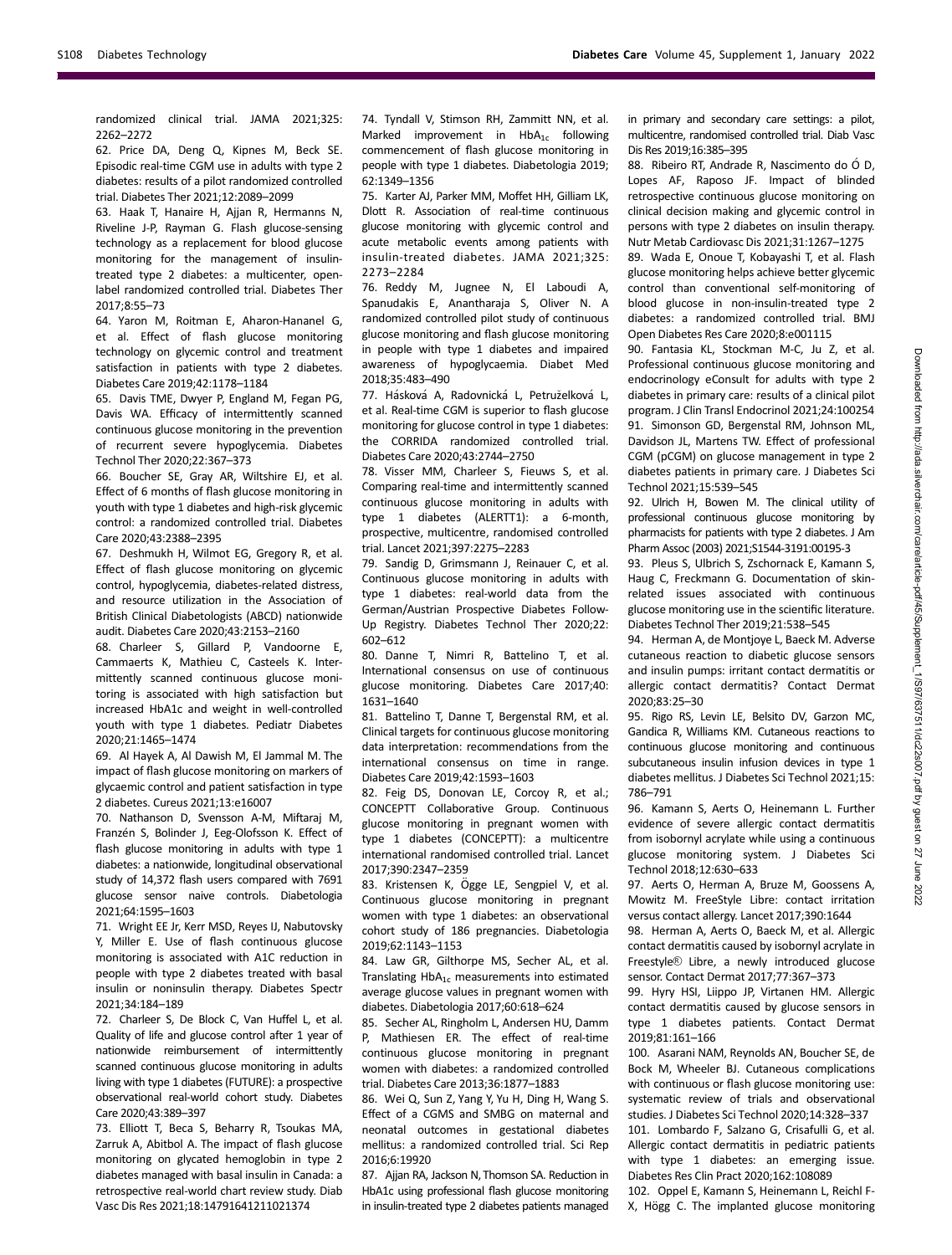system Eversense: an alternative for diabetes patients with isobornyl acrylate allergy. Contact Dermat 2020;82:101–104

103. Freckmann G, Buck S, Waldenmaier D, et al. Skin reaction report form: development and design of a standardized report form for skin reactions due to medical devices for diabetes management. J Diabetes Sci Technol 2021;15: 801–806

104. Deiss D, Irace C, Carlson G, Tweden KS, Kaufman FR. Real-world safety of an implantable continuous glucose sensor over multiple cycles of use: a post-market registry study. Diabetes Technol Ther 2020;22:48–52

105. Sanchez P, Ghosh-Dastidar S, Tweden KS, Kaufman FR. Real-world data from the first u.s. commercial users of an implantable continuous glucose sensor. Diabetes Technol Ther 2019;21: 677–681

106. Piras de Oliveira C, Mitchell BD, Fan L, et al. Patient perspectives on the use of half-unit insulin pens by people with type 1 diabetes: a cross-sectional observational study. Curr Med Res Opin 2021;37:45–51

107. Machry RV, Cipriani GF, Pedroso HU, et al. Pens versus syringes to deliver insulin among elderly patients with type 2 diabetes: a randomized controlled clinical trial. Diabetol Metab Syndr 2021;13:64

108. Ignaut DA, Schwartz SL, Sarwat S, Murphy HL. Comparative device assessments: Humalog KwikPen compared with vial and syringe and FlexPen. Diabetes Educ 2009;35:789–798

109. Korytkowski M, Bell D, Jacobsen C; FlexPen Study Team. A multicenter, randomized, openlabel, comparative, two-period crossover trial of preference, efficacy, and safety profiles of a prefilled, disposable pen and conventional vial/ syringe for insulin injection in patients with type 1 or 2 diabetes mellitus. Clin Ther 2003;25: 2836–2848

110. Asche CV, Shane-McWhorter L, Raparla S. Health economics and compliance of vials/ syringes versus pen devices: a review of the evidence. Diabetes Technol Ther 2010;12(Suppl. 1):S101–S108

111. Singh R, Samuel C, Jacob JJ. A comparison of insulin pen devices and disposable plastic syringes – simplicity, safety, convenience and cost differences. Eur Endocrinol 2018;14:47–51

112. Frid AH, Kreugel G, Grassi G, et al. New insulin delivery recommendations. Mayo Clin Proc 2016;91:1231–1255

113. Lasalvia P, Barahona-Correa JE, Romero-Alvernia DM, et al. Pen devices for insulin selfadministration compared with needle and vial: systematic review of the literature and metaanalysis. J Diabetes Sci Technol 2016;10:959–966 114. Slabaugh SL, Bouchard JR, Li Y, Baltz JC, Meah YA, Moretz DC. Characteristics relating to adherence and persistence to basal insulin regimens among elderly insulin-naïve patients with type 2 diabetes: pre-filled pens versus vials/ syringes. Adv Ther 2015;32:1206–1221

115. Chandran A, Bonafede MK, Nigam S, Saltiel-Berzin R, Hirsch LJ, Lahue BJ. Adherence to insulin pen therapy is associated with reduction in healthcare costs among patients with type 2 diabetes mellitus. Am Health Drug Benefits 2015;8:148–158

116. Pawaskar MD, Camacho FT, Anderson RT, Cobden D, Joshi AV, Balkrishnan R. Health care

costs and medication adherence associated with initiation of insulin pen therapy in Medicaidenrolled patients with type 2 diabetes: a retrospective database analysis. Clin Ther 2007;29:1294–1305

117. Seggelke SA, Hawkins RM, Gibbs J, Rasouli N, Wang CCL, Draznin B. Effect of glargine insulin delivery method (pen device versus vial/syringe) on glycemic control and patient preferences in patients with type 1 and type 2 diabetes. Endocr Pract 2014;20:536–539

118. Ahmann A, Szeinbach SL, Gill J, Traylor L, Garg SK. Comparing patient preferences and healthcare provider recommendations with the pen versus vial-and-syringe insulin delivery in patients with type 2 diabetes. Diabetes Technol Ther 2014;16:76–83

119. Asche CV, Luo W, Aagren M. Differences in rates of hypoglycemia and health care costs in patients treated with insulin aspart in pens versus vials. Curr Med Res Opin 2013;29: 1287–1296

120. Eby EL, Boye KS, Lage MJ. The association between use of mealtime insulin pens versus vials and healthcare charges and resource utilization in patients with type 2 diabetes: a retrospective cohort study. J Med Econ 2013;16: 1231–1237

121. Anderson BJ, Redondo MJ. What can we learn from patient-reported outcomes of insulin pen devices? J Diabetes Sci Technol 2011;5: 1563–1571

122. Luijf YM, DeVries JH. Dosing accuracy of insulin pens versus conventional syringes and vials. Diabetes Technol Ther 2010;12(Suppl. 1):S73–S77

123. Hanas R, de Beaufort C, Hoey H, Anderson B. Insulin delivery by injection in children and adolescents with diabetes. Pediatr Diabetes 2011;12:518–526

124. Pfützner A, Schipper C, Niemeyer M, et al. Comparison of patient preference for two insulin injection pen devices in relation to patient dexterity skills. J Diabetes Sci Technol 2012;6: 910–916

125. Reinauer KM, Joksch G, Renn W, Eggstein M. Insulin pens in elderly diabetic patients. Diabetes Care 1990;13:1136–1137

126. Thomas DR, Fischer RG, Nicholas WC, Beghe C, Hatten KW, Thomas JN. Disposable insulin syringe reuse and aseptic practices in diabetic patients. J Gen Intern Med 1989;4: 97–100

127. Gomez-Peralta F, Abreu C, Gomez-Rodriguez S, et al. Efficacy of Insulclock in patients with poorly controlled type 1 diabetes mellitus: a pilot, randomized clinical trial. Diabetes Technol Ther 2020;22:686–690

128. Bailey TS, Stone JY. A novel pen-based Bluetooth-enabled insulin delivery system with insulin dose tracking and advice. Expert Opin Drug Deliv 2017;14:697–703

129. Eiland L, McLarney M, Thangavelu T, Drincic A. App-based insulin calculators: current and future state. Curr Diab Rep 2018;18:123

130. Huckvale K, Adomaviciute S, Prieto JT, Leow MK-S, Car J. Smartphone apps for calculating insulin dose: a systematic assessment. BMC Med 2015;13:106

131. Breton MD, Patek SD, Lv D, et al. Continuous glucose monitoring and insulin informed advisory system with automated

titration and dosing of insulin reduces glucose variability in type 1 diabetes mellitus. Diabetes Technol Ther 2018;20:531–540

132. Bergenstal RM, Johnson M, Passi R, et al. Automated insulin dosing guidance to optimise insulin management in patients with type 2 diabetes: a multicentre, randomised controlled trial. Lancet 2019;393:1138–1148

133. Yeh H-C, Brown TT, Maruthur N, et al. Comparative effectiveness and safety of methods of insulin delivery and glucose monitoring for diabetes mellitus: a systematic review and meta-analysis. Ann Intern Med 2012;157:336–347

134. Pickup JC. The evidence base for diabetes technology: appropriate and inappropriate metaanalysis. J Diabetes Sci Technol 2013;7: 1567–1574

135. Lin MH, Connor CG, Ruedy KJ, et al.; Pediatric Diabetes Consortium. Race, socioeconomic status, and treatment center are associated with insulin pump therapy in youth in the first year following diagnosis of type 1 diabetes. Diabetes Technol Ther 2013;15: 929–934

136. Willi SM, Miller KM, DiMeglio LA, et al.; T1D Exchange Clinic Network. Racial-ethnic disparities in management and outcomes among children with type 1 diabetes. Pediatrics 2015;135: 424–434

137. Redondo MJ, Libman I, Cheng P, et al.; Pediatric Diabetes Consortium. Racial/ethnic minority youth with recent-onset type 1 diabetes have poor prognostic factors. Diabetes Care 2018;41:1017–1024

138. Ramchandani N, Ten S, Anhalt H, et al. Insulin pump therapy from the time of diagnosis of type 1 diabetes. Diabetes Technol Ther 2006;8:663–670

139. Berghaeuser MA, Kapellen T, Heidtmann B, Haberland H, Klinkert C; German working group for insulin pump treatment in paediatric patients. Continuous subcutaneous insulin infusion in toddlers starting at diagnosis of type 1 diabetes mellitus. A multicenter analysis of 104 patients from 63 centres in Germany and Austria. Pediatr Diabetes 2008;9:590–595

140. Peters AL, Ahmann AJ, Battelino T, et al. Diabetes technology-continuous subcutaneous insulin infusion therapy and continuous glucose monitoring in adults: an Endocrine Society clinical practice guideline. J Clin Endocrinol Metab 2016;101:3922–3937

141. Gill M, Chhabra H, Shah M, Zhu C, Grunberger G. C-peptide and beta-cell autoantibody testing prior to initiating continuous subcutaneous insulin infusion pump therapy did not improve utilization or medical costs among older adults with diabetes mellitus. Endocr Pract 2018;24:634–645

142. Vigersky RA, Huang S, Cordero TL, et al.; OpT2mise Study Group. Improved HbA1c, total daily insulin dose, and treatment satisfaction with insulin pump therapy compared to multiple daily insulin injections in patients with type 2 diabetes irrespective of baseline C-peptide levels. Endocr Pract 2018;24:446–452

143. Wheeler BJ, Heels K, Donaghue KC, Reith DM, Ambler GR. Insulin pump-associated adverse events in children and adolescents—a prospective study. Diabetes Technol Ther 2014; 16:558–562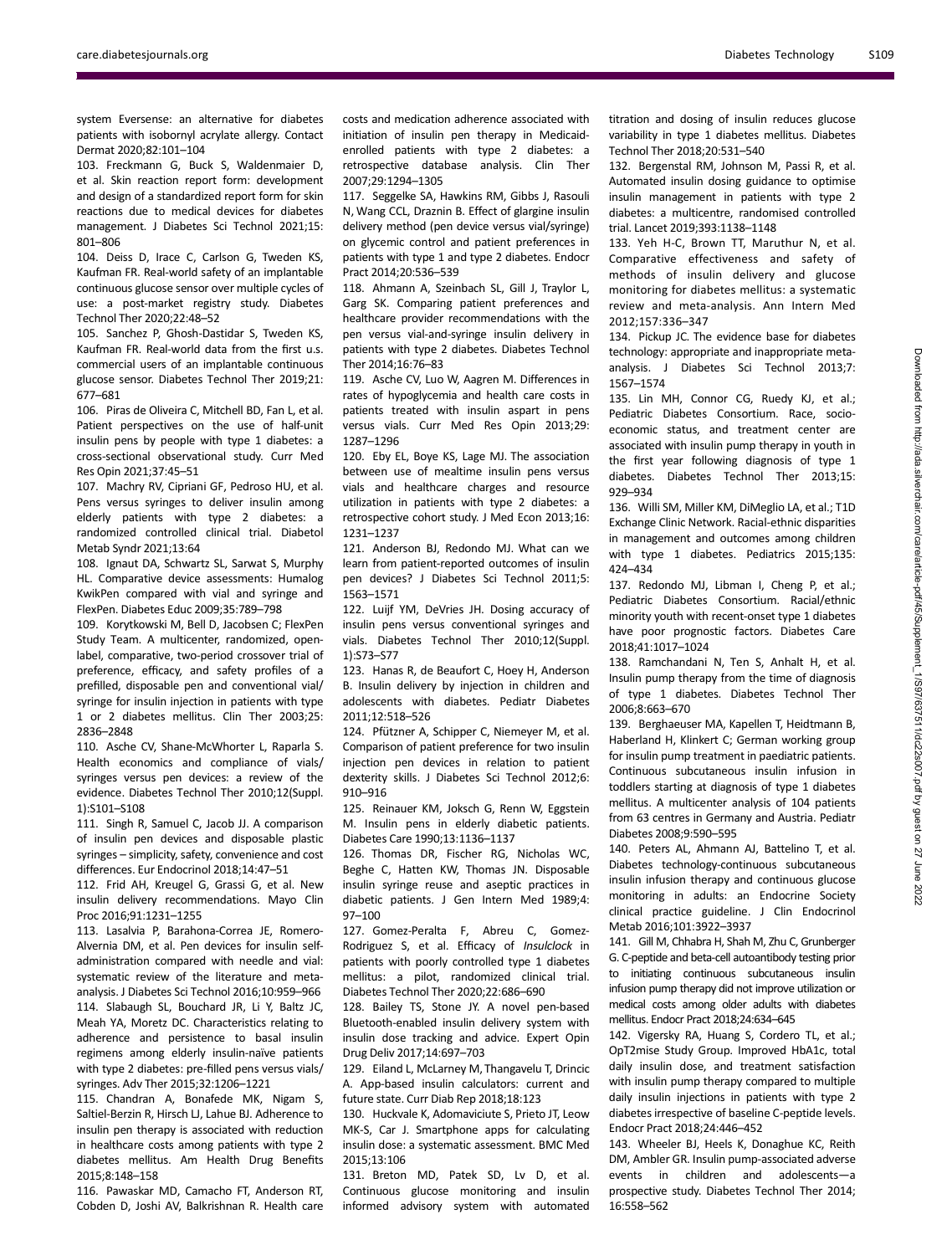144. Kordonouri O, Lauterborn R, Deiss D. Lipohypertrophy in young patients with type 1 diabetes. Diabetes Care 2002;25:634

145. Kordonouri O, Hartmann R, Remus K, Bläsig S, Sadeghian E, Danne T. Benefit of supplementary fat plus protein counting as compared with conventional carbohydrate counting for insulin bolus calculation in children with pump therapy. Pediatr Diabetes 2012;13:540–544

146. Guinn TS, Bailey GJ, Mecklenburg RS. Factors related to discontinuation of continuous subcutaneous insulin-infusion therapy. Diabetes Care 1988;11:46–51

147. Wong JC, Boyle C, DiMeglio LA, et al.; T1D Exchange Clinic Network. Evaluation of pump discontinuation and associated factors in the T1D Exchange clinic registry. J Diabetes Sci Technol 2017;11:224–232

148. Wong JC, Dolan LM, Yang TT, Hood KK. Insulin pump use and glycemic control in adolescents with type 1 diabetes: predictors of change in method of insulin delivery across two years. Pediatr Diabetes 2015;16:592–599

149. Plotnick LP, Clark LM, Brancati FL, Erlinger T. Safety and effectiveness of insulin pump therapy in children and adolescents with type 1 diabetes. Diabetes Care 2003;26:1142–1146

150. Redondo MJ, Connor CG, Ruedy KJ, et al.; Pediatric Diabetes Consortium. Pediatric Diabetes Consortium Type 1 Diabetes New Onset (NeOn) Study: factors associated with HbA1c levels one year after diagnosis. Pediatr Diabetes 2014;15:294–302

151. Doyle EA, Weinzimer SA, Steffen AT, Ahern JAH, Vincent M, Tamborlane WVA. A randomized, prospective trial comparing the efficacy of continuous subcutaneous insulin infusion with multiple daily injections using insulin glargine. Diabetes Care 2004;27:1554–1558

152. Alemzadeh R, Ellis JN, Holzum MK, Parton EA, Wyatt DT. Beneficial effects of continuous subcutaneous insulin infusion and flexible multiple daily insulin regimen using insulin glargine in type 1 diabetes. Pediatrics 2004;114: e91–e95

153. Sherr JL, Hermann JM, Campbell F, et al.; T1D Exchange Clinic Network, the DPV Initiative, and the National Paediatric Diabetes Audit and the Royal College of Paediatrics and Child Health registries. Use of insulin pump therapy in children and adolescents with type 1 diabetes and its impact on metabolic control: comparison of results from three large, transatlantic paediatric registries. Diabetologia 2016;59:87–91 154. Jeitler K, Horvath K, Berghold A, et al. Continuous subcutaneous insulin infusion versus multiple daily insulin injections in patients with diabetes mellitus: systematic review and metaanalysis. Diabetologia 2008;51:941–951

155. Karges B, Schwandt A, Heidtmann B, et al. Association of insulin pump therapy vs insulin injection therapy with severe hypoglycemia, ketoacidosis, and glycemic control among children, adolescents, and young adults with type 1 diabetes. JAMA 2017;318:1358–1366

156. The DCCT Research Group. Epidemiology of severe hypoglycemia in the diabetes control and complications trial. Am J Med 1991;90:450–459 157. Haynes A, Hermann JM, Miller KM, et al.; T1D Exchange, WACDD and DPV registries. Severe hypoglycemia rates are not associated with HbA1c: a cross-sectional analysis of 3 contemporary pediatric diabetes registry databases. Pediatr Diabetes 2017;18:643–650

158. Pickup JC, Sutton AJ. Severe hypoglycaemia and glycaemic control in type 1 diabetes: metaanalysis of multiple daily insulin injections compared with continuous subcutaneous insulin infusion. Diabet Med 2008;25:765–774

159. Birkebaek NH, Drivvoll AK, Aakeson K, et al. Incidence of severe hypoglycemia in children with type 1 diabetes in the Nordic countries in the period 2008-2012: association with hemoglobin  $A_{1c}$  and treatment modality. BMJ Open Diabetes Res Care 2017;5:e000377

160. Maahs DM, Hermann JM, Holman N, et al.; National Paediatric Diabetes Audit and the Royal College of Paediatrics and Child Health, the DPV Initiative, and the T1D Exchange Clinic Network. Rates of diabetic ketoacidosis: international comparison with 49,859 pediatric patients with type 1 diabetes from England, Wales, the U.S., Austria, and Germany. Diabetes Care 2015;38: 1876–1882

161. Zabeen B, Craig ME, Virk SA, et al. Insulin pump therapy is associated with lower rates of retinopathy and peripheral nerve abnormality. PLoS One 2016;11:e0153033

162. Weintrob N, Benzaquen H, Galatzer A, et al. Comparison of continuous subcutaneous insulin infusion and multiple daily injection regimens in children with type 1 diabetes: a randomized open crossover trial. Pediatrics 2003;112: 559–564

163. Opipari-Arrigan L, Fredericks EM, Burkhart N, Dale L, Hodge M, Foster C. Continuous subcutaneous insulin infusion benefits quality of life in preschool-age children with type 1 diabetes mellitus. Pediatr Diabetes 2007;8: 377–383

164. Sundberg F, Barnard K, Cato A, et al. ISPAD Guidelines. Managing diabetes in preschool children. Pediatr Diabetes 2017;18:499–517

165. Commissariat PV, Boyle CT, Miller KM, et al. Insulin pump use in young children with type 1 diabetes: sociodemographic factors and parentreported barriers. Diabetes Technol Ther 2017; 19:363–369

166. Bergenstal RM, Garg S, Weinzimer SA, et al. Safety of a hybrid closed-loop insulin delivery system in patients with type 1 diabetes. JAMA 2016;316:1407–1408

167. Garg SK, Weinzimer SA, Tamborlane WV, et al. Glucose outcomes with the in-home use of a hybrid closed-loop insulin delivery system in adolescents and adults with type 1 diabetes. Diabetes Technol Ther 2017;19:155–163

168. Tauschmann M, Thabit H, Bally L, et al.; APCam11 Consortium. Closed-loop insulin delivery in suboptimally controlled type 1 diabetes: a multicentre, 12-week randomised trial. Lancet 2018;392:1321–1329

169. Ekhlaspour L, Forlenza GP, Chernavvsky D, et al. Closed loop control in adolescents and children during winter sports: use of the Tandem Control-IQ AP system. Pediatr Diabetes 2019;20: 759–768

170. Buckingham BA, Christiansen MP, Forlenza GP, et al. Performance of the Omnipod personalized model predictive control algorithm with meal bolus challenges in adults with type 1 diabetes. Diabetes Technol Ther 2018;20: 585–595

171. Renard E, Tubiana-Rufi N, Bonnemaison-Gilbert E, et al. Closed-loop driven by control-torange algorithm outperforms threshold-lowglucose-suspend insulin delivery on glucose control albeit not on nocturnal hypoglycaemia in prepubertal patients with type 1 diabetes in a supervised hotel setting. Diabetes Obes Metab 2019;21:183–187

172. Forlenza GP, Ekhlaspour L, Breton M, et al. Successful at-home use of the Tandem Control-IQ artificial pancreas system in young children during a randomized controlled trial. Diabetes Technol Ther 2019;21:159–169

173. Anderson SM, Buckingham BA, Breton MD, et al. Hybrid closed-loop control is safe and effective for people with type 1 diabetes who are at moderate to high risk for hypoglycemia. Diabetes Technol Ther 2019;21:356–363

174. Forlenza GP, Pinhas-Hamiel O, Liljenquist DR, et al. Safety evaluation of the MiniMed 670G system in children 7-13 years of age with type 1 diabetes. Diabetes Technol Ther 2019;21: 11–19

175. Karageorgiou V, Papaioannou TG, Bellos I, et al. Effectiveness of artificial pancreas in the non-adult population: A systematic review and network meta-analysis. Metabolism 2019;90: 20–30

176. Brown SA, Kovatchev BP, Raghinaru D, et al.; iDCL Trial Research Group. Six-month randomized, multicenter trial of closed-loop control in type 1 diabetes. N Engl J Med 2019;381:1707–1717

177. Kaur H, Schneider N, Pyle L, Campbell K, Akturk HK, Shah VN. Efficacy of hybrid closedloop system in adults with type 1 diabetes and gastroparesis. Diabetes Technol Ther 2019;21: 736–739

178. Sherr JL, Buckingham BA, Forlenza GP, et al. Safety and performance of the Omnipod hybrid closed-loop system in adults, adolescents, and children with type 1 diabetes over 5 days under free-living conditions. Diabetes Technol Ther 2020;22:174–184

179. Lal RA, Basina M, Maahs DM, Hood K, Buckingham B, Wilson DM. One year clinical experience of the first commercial hybrid closedloop system. Diabetes Care 2019;42:2190–2196 180. Kovatchev B, Anderson SM, Raghinaru D, et al.; iDCL Study Group. Randomized controlled trial of mobile closed-loop control. Diabetes Care 2020;43:607–615

181. Sherr JL, Cengiz E, Palerm CC, et al. Reduced hypoglycemia and increased time in target using closed-loop insulin delivery during nights with or without antecedent afternoon exercise in type 1 diabetes. Diabetes Care 2013;36:2909–2914

182. Troncone A, Bonfanti R, Iafusco D, et al. Evaluating the experience of children with type 1 diabetes and their parents taking part in an artificial pancreas clinical trial over multiple days in a diabetes camp setting. Diabetes Care 2016;39:2158–2164

183. Barnard KD, Wysocki T, Allen JM, et al. Closing the loop overnight at home setting: psychosocial impact for adolescents with type 1 diabetes and their parents. BMJ Open Diabetes Res Care 2014;2:e000025

184. Weissberg-Benchell J, Hessler D, Polonsky WH, Fisher L. Psychosocial impact of the bionic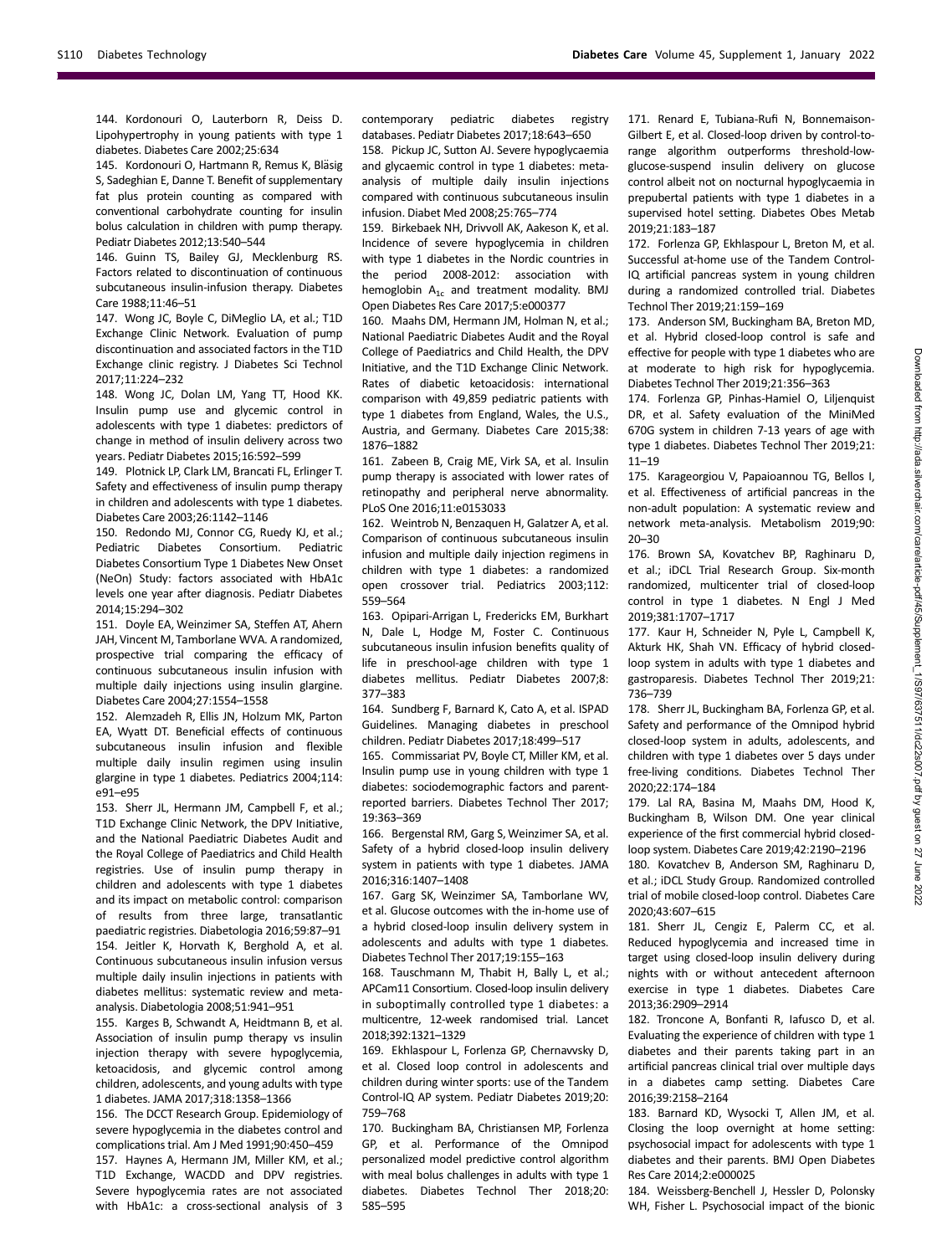pancreas during summer camp. J Diabetes Sci Technol 2016;10:840–844

185. Forlenza GP, Li Z, Buckingham BA, et al. Predictive low-glucose suspend reduces hypoglycemia in adults, adolescents, and children with type 1 diabetes in an at-home randomized crossover study: results of the PROLOG trial. Diabetes Care 2018;41:2155–2161

186. Wood MA, Shulman DI, Forlenza GP, et al. In-clinic evaluation of the MiniMed 670G system "suspend before low" feature in children with type 1 diabetes. Diabetes Technol Ther 2018;20: 731–737

187. Beato-Víbora PI, Quirós-López C, Lázaro-Martín L, et al. Impact of sensor-augmented pump therapy with predictive low-glucose suspend function on glycemic control and patient satisfaction in adults and children with type 1 diabetes. Diabetes Technol Ther 2018;20: 738–743

188. Brown SA, Beck RW, Raghinaru D, et al.; iDCL Trial Research Group. Glycemic outcomes of use of CLC versus PLGS in type 1 diabetes: a randomized controlled trial. Diabetes Care 2020;43:1822–1828

189. Grunberger G, Sze D, Ermakova A, Sieradzan R, Oliveria T, Miller EM. Treatment intensification with insulin pumps and other technologies in patients with type 2 diabetes: results of a physician survey in the United States. Clin Diabetes 2020;38:47–55

190. Grunberger G, Rosenfeld CR, Bode BW, et al. Effectiveness of V-Go® for patients with type 2 diabetes in a real-world setting: a prospective observational study. Drugs Real World Outcomes 2020;7:31–40

191. Layne JE, Parkin CG, Zisser H. Efficacy of a tubeless patch pump in patients with type 2 diabetes previously treated with multiple daily injections. J Diabetes Sci Technol 2017;11: 178–179

192. Raval AD, Nguyen MH, Zhou S, Grabner M, Barron J, Quimbo R. Effect of V-Go versus multiple daily injections on glycemic control, insulin use, and diabetes medication costs among individuals with type 2 diabetes mellitus. J Manag Care Spec Pharm 2019;25: 1111–1123

193. Leahy JJL, Aleppo G, Fonseca VA, et al. Optimizing postprandial glucose management in adults with insulin-requiring diabetes: report and recommendations. J Endocr Soc 2019;3: 1942–1957

194. Reznik Y, Cohen O, Aronson R, et al.; OpT2mise Study Group. Insulin pump treatment compared with multiple daily injections for treatment of type 2 diabetes (OpT2mise): a randomised open-label controlled trial. Lancet 2014;384:1265–1272

195. Winter A, Lintner M, Knezevich E. V-Go insulin delivery system versus multiple daily insulin injections for patients with uncontrolled type 2 diabetes mellitus. J Diabetes Sci Technol 2015;9:1111–1116

196. Bergenstal R, Peyrot M, Dreon D, et al.; Calibra Study Group. Implementation of basalbolus therapy in type 2 diabetes: a randomized controlled trial comparing bolus insulin delivery using an insulin patch with and insulin pen. Diabetes Technol Ther 2019;21:1–13

197. Lewis D. History and perspective on DIY closed looping. J Diabetes Sci Technol 2019;13: 790–793

198. Hng T-M, Burren D. Appearance of do-ityourself closed-loop systems to manage type 1 diabetes. Intern Med J 2018;48:1400–1404

199. Petruzelkova L, Soupal J, Plasova V, et al. Excellent glycemic control maintained by opensource hybrid closed-loop androidaps during and after sustained physical activity. Diabetes Technol Ther 2018;20:744–750

200. Kesavadev J, Srinivasan S, Saboo B, Krishna B M, Krishnan G. The do-it-yourself artificial pancreas: a comprehensive review. Diabetes Ther 2020;11:1217–1235

201. Phillip M, Bergenstal RM, Close KL, et al. The digital/virtual diabetes clinic: the future is now recommendations from an international panel on diabetes digital technologies introduction. Diabetes Technol Ther 2021;23:146–154

202. Fleming GA, Petrie JR, Bergenstal RM, Holl RW, Peters AL, Heinemann L. Diabetes digital app technology: benefits, challenges, and recommendations. a consensus report by the European Association for the Study of Diabetes (EASD) and the American Diabetes Association (ADA) Diabetes Technology Working Group. Diabetes Care 2020;43:250–260

203. Wong JC, Izadi Z, Schroeder S, et al. A pilot study of use of a software platform for the collection, integration, and visualization of diabetes device data by health care providers in a multidisciplinary pediatric setting. Diabetes Technol Ther 2018;20:806–816

204. Chao DY, Lin TM, Ma W-Y. Enhanced selfefficacy and behavioral changes among patients with diabetes: cloud-based mobile health platform and mobile app service. JMIR Diabetes 2019;4:e11017

205. Sepah SC, Jiang L, Peters AL. Translating the Diabetes Prevention Program into an online social network: validation against CDC standards. Diabetes Educ 2014;40:435–443

206. Kaufman N, Ferrin C, Sugrue D. Using digital health technology to prevent and treat diabetes. Diabetes Technol Ther 2019;21(S1):S79–S94

207. Öberg U, Isaksson U, Jutterström L, Orre CJ, Hörnsten Å. Perceptions of persons with type 2 diabetes treated in Swedish primary health care: qualitative study on using eHealth services for self-management support. JMIR Diabetes 2018;3:e7

208. Bollyky JB, Bravata D, Yang J, Williamson M, Schneider J. Remote lifestyle coaching plus a connected glucose meter with certified diabetes educator support improves glucose and weight loss for people with type 2 diabetes. J Diabetes Res 2018;2018:3961730

209. Wilhide Iii CC, Peeples MM, Anthony Kouyaté RC. Evidence-based mHealth chronic disease mobile app intervention design: development of a framework. JMIR Res Protoc 2016;5:e25

210. Dixon RF, Zisser H, Layne JE, et al. A virtual type 2 diabetes clinic using continuous glucose monitoring and endocrinology visits. J Diabetes Sci Technol 2020;14:908–911

211. Yang Y, Lee EY, Kim H-S, Lee S-H, Yoon K-H, Cho J-H. Effect of a mobile phone-based glucosemonitoring and feedback system for type 2 diabetes management in multiple primary care clinic settings: cluster randomized controlled trial. JMIR Mhealth Uhealth 2020;8:e16266

212. Levine BJ, Close KL, Gabbay RA. Reviewing U.S. connected diabetes care: the newest member of the team. Diabetes Technol Ther 2020;22:1–9

213. McGill DE, Volkening LK, Butler DA, Wasserman RM, Anderson BJ, Laffel LM. Textmessage responsiveness to blood glucose monitoring reminders is associated with  $HbA_{1c}$ benefit in teenagers with type 1 diabetes. Diabet Med 2019;36:600–605

214. Shen Y, Wang F, Zhang X, et al. Effectiveness of internet-based interventions on glycemic control in patients with type 2 diabetes: meta-analysis of randomized controlled trials. J Med Internet Res 2018;20:e172

215. Stone MP, Agrawal P, Chen X, et al. Retrospective analysis of 3-month real-world glucose data after the MiniMed 670G system commercial launch. Diabetes Technol Ther 2018;20:689–692

216. Umpierrez GE, Klonoff DC. Diabetes technology update: use of insulin pumps and continuous glucose monitoring in the hospital. Diabetes Care 2018;41:1579–1589

217. Yeh T, Yeung M, Mendelsohn Curanaj FA. Managing patients with insulin pumps and continuous glucose monitors in the hospital: to wear or not to wear. Curr Diab Rep 2021;21:7

218. Galindo RJ, Umpierrez GE, Rushakoff RJ, et al. Continuous glucose monitors and automated insulin dosing systems in the hospital consensus guideline. J Diabetes Sci Technol 2020; 14:1035–1064

219. U.S. Food and Drug Administration. Enforcement Policy for Non-Invasive Remote Monitoring Devices Used to Support Patient Monitoring During the Coronavirus Disease 2019 (COVID-19) Public Health Emergency (Revised), 2020. Accessed 18 October 2021. Available from <https://www.fda.gov/media/136290/download>

220. Davis GM, Faulds E, Walker T, et al. Remote continuous glucose monitoring with a computerized insulin infusion protocol for critically ill patients in a COVID-19 medical ICU: proof of concept. Diabetes Care 2021;44:1055–1058

221. Sadhu AR, Serrano IA, Xu J, et al. Continuous glucose monitoring in critically ill patients with COVID-19: results of an emergent pilot study. J Diabetes Sci Technol 2020;14: 1065–1073

222. Agarwal S, Mathew J, Davis GM, et al. Continuous glucose monitoring in the intensive care unit during the COVID-19 pandemic. Diabetes Care 2021;44:847–849

223. Ushigome E, Yamazaki M, Hamaguchi M, et al. Usefulness and safety of remote continuous glucose monitoring for a severe COVID-19 patient with diabetes. Diabetes Technol Ther 2021;23:78–80

224. Galindo RJ, Aleppo G, Klonoff DC, et al. Implementation of continuous glucose monitoring in the hospital: emergent considerations for remote glucose monitoring during the COVID-19 pandemic. J Diabetes Sci Technol 2020;14:822–832

225. U.S. Food and Drug Administration. Self-Monitoring Blood Glucose Test Systems for Overthe-Counter Use. Guidance for Industry and Food and Drug Administration Staff, September 2020. Accessed 18 October 2021. Available from